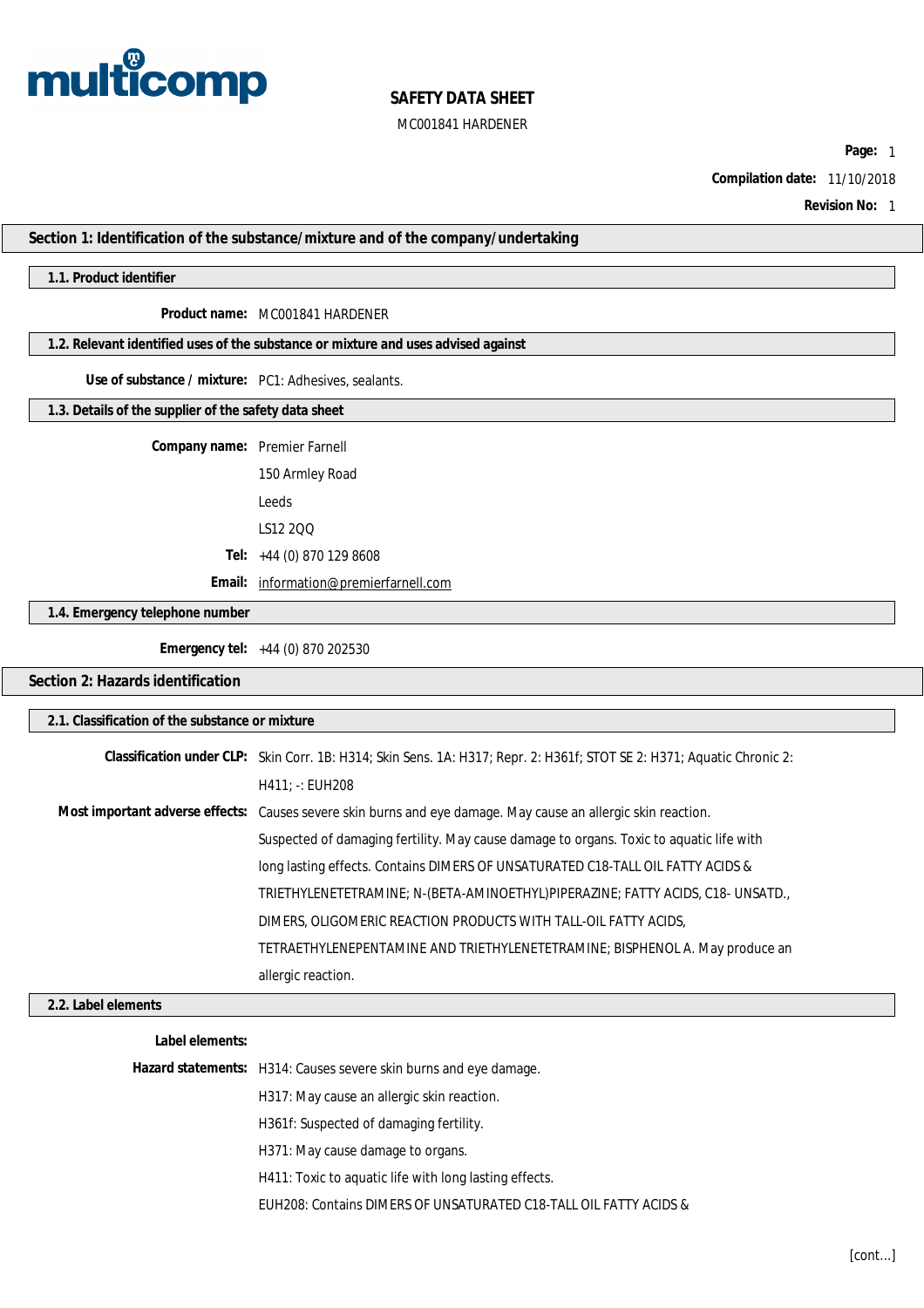|                                     | TRIETHYLENETETRAMINE; N-(BETA-AMINOETHYL)PIPERAZINE; FATTY ACIDS, C18- UNSATD.,                           |  |  |  |
|-------------------------------------|-----------------------------------------------------------------------------------------------------------|--|--|--|
|                                     | DIMERS, OLIGOMERIC REACTION PRODUCTS WITH TALL-OIL FATTY ACIDS,                                           |  |  |  |
|                                     | TETRAETHYLENEPENTAMINE AND TRIETHYLENETETRAMINE; BISPHENOL A. May produce an                              |  |  |  |
|                                     | allergic reaction.                                                                                        |  |  |  |
| Hazard pictograms: GHS05: Corrosion |                                                                                                           |  |  |  |
|                                     | GHS07: Exclamation mark                                                                                   |  |  |  |
|                                     | GHS08: Health hazard                                                                                      |  |  |  |
|                                     | GHS09: Environmental                                                                                      |  |  |  |
|                                     |                                                                                                           |  |  |  |
| Signal words: Danger                |                                                                                                           |  |  |  |
|                                     | Precautionary statements: P202: Do not handle until all safety precautions have been read and understood. |  |  |  |
|                                     | P260: Do not breathe dust/fume/gas/mist/vapours/spray.                                                    |  |  |  |
|                                     | P273: Avoid release to the environment.                                                                   |  |  |  |
|                                     | P280: Wear protective gloves/protective clothing/eye protection/face protection.                          |  |  |  |
|                                     | P302+P352: IF ON SKIN: Wash with plenty of water.                                                         |  |  |  |
|                                     | P333+P313: If skin irritation or rash occurs: Get medical advice/attention.                               |  |  |  |
|                                     | P301+P330+P331: IF SWALLOWED: Rinse mouth. Do NOT induce vomiting                                         |  |  |  |
|                                     | P303+P361+P353: IF ON SKIN (or hair): Take off immediately all contaminated clothing.                     |  |  |  |
|                                     | Rinse skin with water.                                                                                    |  |  |  |
|                                     | P304+P340: IF INHALED: Remove person to fresh air and keep comfortable for breathing.                     |  |  |  |
|                                     | P310: Immediately call a POISON CENTER or doctor.                                                         |  |  |  |
|                                     | P305+P351+P338: IF IN EYES: Rinse cautiously with water for several minutes. Remove                       |  |  |  |
|                                     | contact lenses, if present and easy to do. Continue rinsing.                                              |  |  |  |
|                                     | P308+P313: IF exposed or concerned: Get medical advice/attention.                                         |  |  |  |
| er hazards                          |                                                                                                           |  |  |  |

**2.3. Other hazards**

**PBT:** This product is not identified as a PBT/vPvB substance.

**Section 3: Composition/information on ingredients**

**3.2. Mixtures**

**Hazardous ingredients:**

#### DIMERS OF UNSATURATED C18-TALL OIL FATTY ACIDS & TRIETHYLENETETRAMINE

| . | EINECS | CAS | PBT<br><b>WF</b> | $\sim$ $\sim$<br>$\sim$<br>Jassification<br>uld<br>UL |  |
|---|--------|-----|------------------|-------------------------------------------------------|--|
|---|--------|-----|------------------|-------------------------------------------------------|--|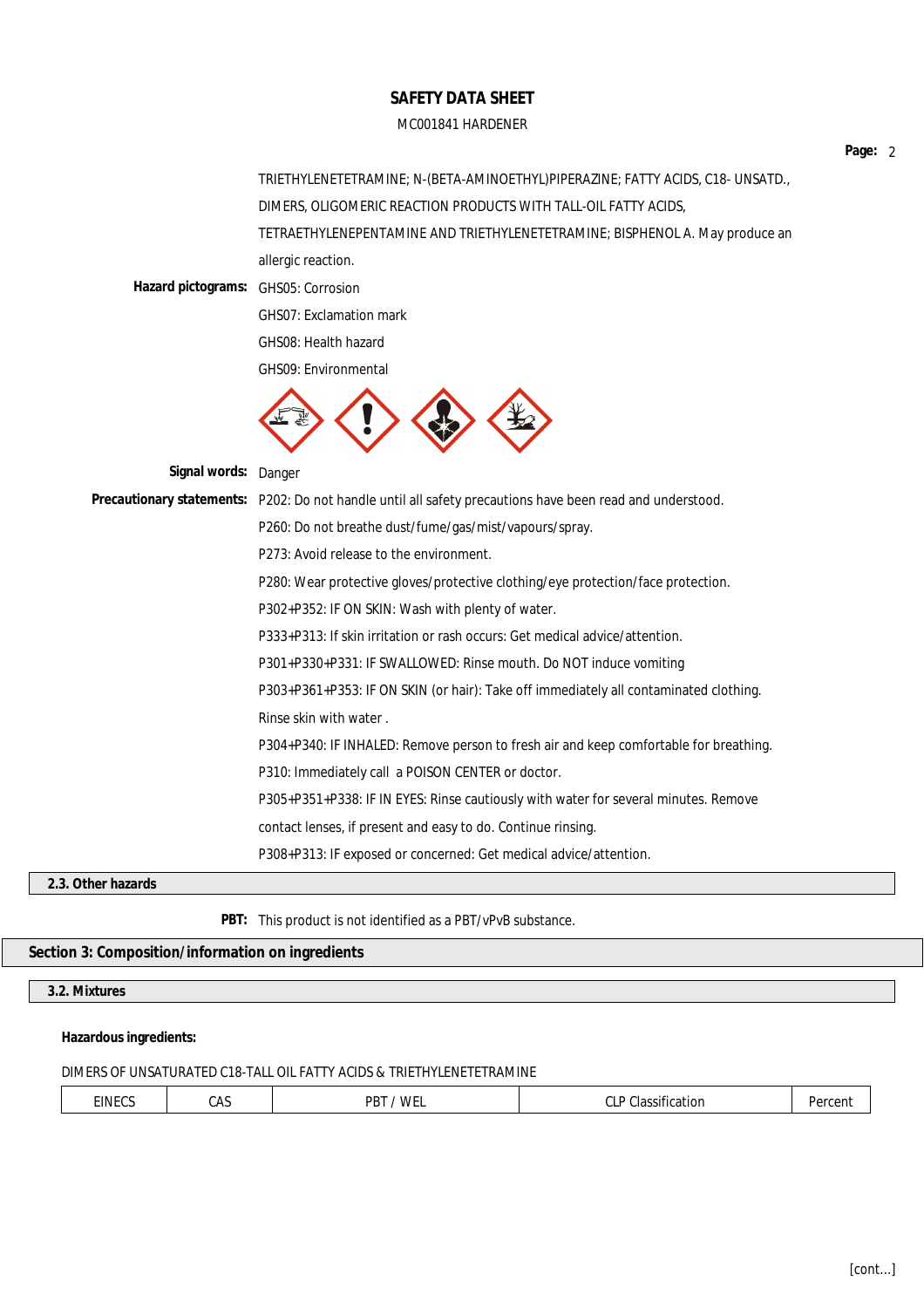# MC001841 HARDENER

Skin Sens. 1: H317; Aquatic Chronic 2:

500-191-5 68082-29-1 - Skin Irrit. 2: H315; Eye Dam. 1: H318;

|                   |            |                                                                                                                                               | H411                                                                                                                                             |         |
|-------------------|------------|-----------------------------------------------------------------------------------------------------------------------------------------------|--------------------------------------------------------------------------------------------------------------------------------------------------|---------|
|                   |            | FATTY ACIDS, TALL-OIL, REACTION PRODUCTS WITH TEPA                                                                                            |                                                                                                                                                  |         |
| 268-945-3         | 68155-17-9 |                                                                                                                                               | Eye Irrit. 2: H319                                                                                                                               | 10-30%  |
|                   |            | N-(BETA-AMINOETHYL)PIPERAZINE - REACH registered number(s): 01-2119471486-30-XXXX                                                             |                                                                                                                                                  |         |
| 205-411-0         | 140-31-8   |                                                                                                                                               | Skin Corr. 1B: H314; Acute Tox. 3: H311;<br>Acute Tox. 4: H302; Skin Sens. 1: H317;<br>Aquatic Chronic 3: H412                                   |         |
|                   |            | FATTY ACIDS, C18- UNSATD., DIMERS, OLIGOMERIC REACTION PRODUCTS WITH TALL-OIL FATTY ACIDS,<br>TETRAETHYLENEPENTAMINE AND TRIETHYLENETETRAMINE |                                                                                                                                                  |         |
| 500-187-3         | 68071-65-8 |                                                                                                                                               | Skin Irrit. 2: H315; Eye Irrit. 2: H319;<br><b>Skin Sens. 1: H317</b>                                                                            | 10-30%  |
|                   |            | BISPHENOL A - REACH registered number(s): 01-2119457856-23-XXXX                                                                               |                                                                                                                                                  |         |
| 201-245-8         | 80-05-7    |                                                                                                                                               | Eye Dam. 1: H318; STOT SE 3: H335; Skin<br>Sens. 1: H317; Repr. 2: H361f; Aquatic<br>Chronic 2: H411                                             | 1-10%   |
|                   |            | AMORPHOUS SILICA - REACH registered number(s): 01-2119379499-16-XXXX                                                                          |                                                                                                                                                  |         |
| 231-545-4         | 7631-86-9  | Substance with a Community<br>workplace exposure limit.                                                                                       |                                                                                                                                                  | 1-10%   |
| <b>RESORCINOL</b> |            |                                                                                                                                               |                                                                                                                                                  |         |
| 203-585-3         | 108-46-3   |                                                                                                                                               | Acute Tox. 4: H302; Skin Irrit. 2: H315;<br>Eye Dam. 1: H318; Skin Sens. 1B: H317;<br>STOT SE 1: H370; STOT SE 2: H371;<br>Aquatic Acute 1: H400 |         |
|                   |            |                                                                                                                                               | 3,6,9- TRIAZAUNDECAMETHYLENE DIAMINE; TETRAETHYLENEPENTAMINE - REACH registered number(s): 01- 2119487290                                        |         |
| 292-587-7         | 90640-66-7 |                                                                                                                                               | Acute Tox. 4: H302+H312; Skin Corr. 1B:<br>H314; Resp. Sens. 1A: H334; Skin Sens.<br>1A: H317                                                    |         |
|                   |            | AMINES, POLYETHYLENEPOLY-, TRIETHYLENETETRAMINE FRACTION                                                                                      |                                                                                                                                                  |         |
| 292-588-2         | 90640-67-8 |                                                                                                                                               | Skin Corr. 1B: H314; Acute Tox. 4:<br>H302+H312; Skin Sens. 1: H317; Aquatic<br>Chronic 3: H412; Eye Dam. 1: H318                                | $< 1\%$ |
|                   |            | DIETHYLENETRIAMINE - REACH registered number(s): 01-2119473793-27-XXXX                                                                        |                                                                                                                                                  |         |
| 203-865-4         | 111-40-0   | $\ddot{\phantom{a}}$                                                                                                                          | Skin Corr. 1B: H314; Acute Tox. 4:<br>H302+H312; Acute Tox. 2: H330; Skin<br>Sens. 1: H317; STOT SE 3: H335                                      | $< 1\%$ |

10-30%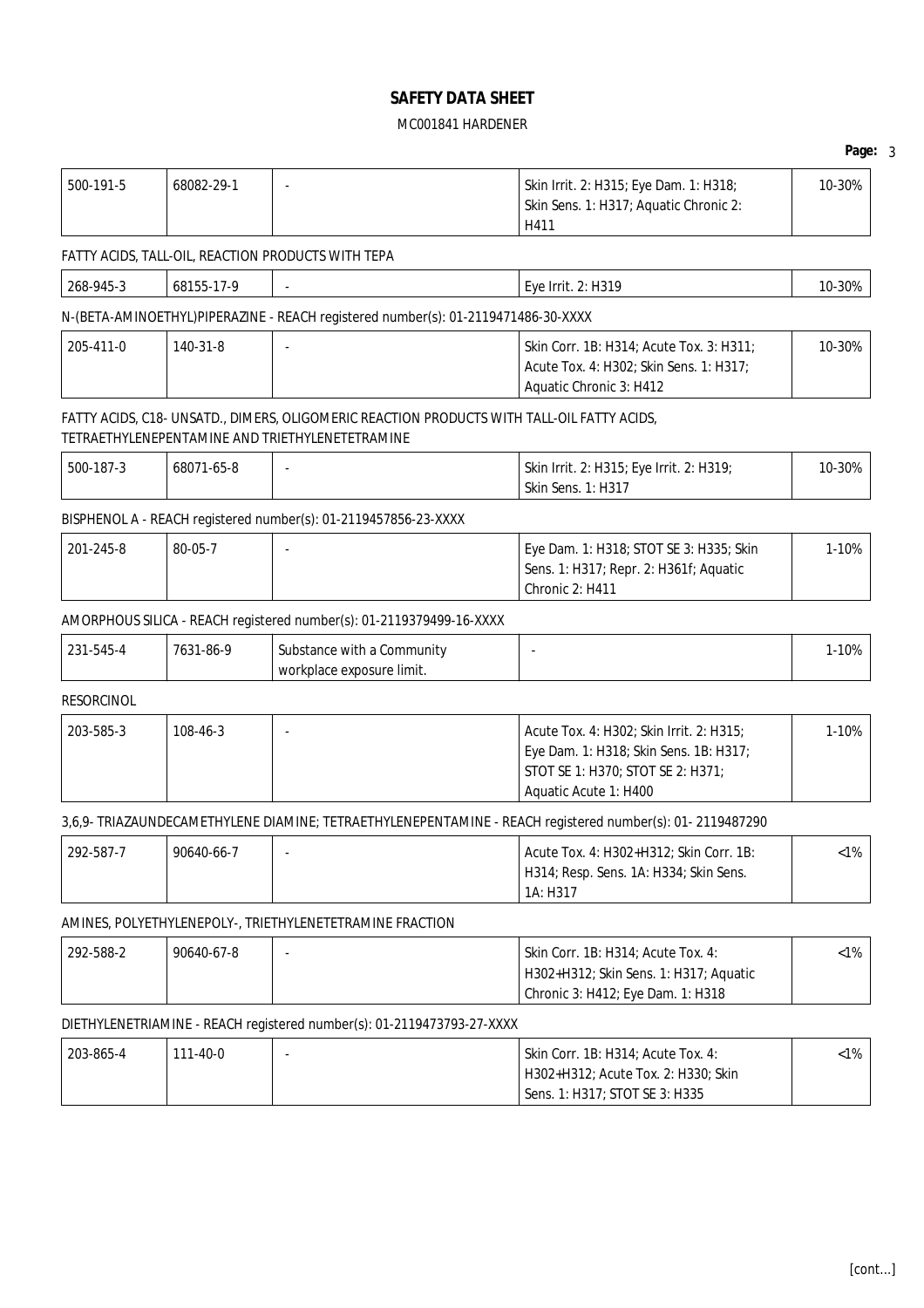## **Page:** 4

# TRIETHYLENETETRAMINE - REACH registered number(s): 01-2119487919-13-XXXX

| 203-950-6 | $112 - 24 - 3$ | Skin Corr. 1B: H314; Acute Tox. 4:     | <1% |
|-----------|----------------|----------------------------------------|-----|
|           |                | H302+H312; Skin Sens. 1: H317; Aquatic |     |
|           |                | Chronic 3: H412                        |     |

## 2-(2-AMINOETHYLAMINO)ETHANOL

| 203-867-5 | 111-41-1 | Skin Corr. 1B: H314; Skin Sens. 1: H317; | :1% |
|-----------|----------|------------------------------------------|-----|
|           |          | Repr. 1B: H360Df: Lact.: H362            |     |

**Contains:** Contains a candidate listed on the EU REACH Substances of Very High Concern (SVHC).

#### **Section 4: First aid measures**

| 4.1. Description of first aid measures                           |                                                                                                                      |  |  |
|------------------------------------------------------------------|----------------------------------------------------------------------------------------------------------------------|--|--|
|                                                                  | Skin contact: Remove all contaminated clothes and footwear immediately unless stuck to skin.                         |  |  |
|                                                                  | Drench the affected skin with running water for 10 minutes or longer if substance is still                           |  |  |
|                                                                  | on skin. Transfer to hospital if there are burns or symptoms of poisoning.                                           |  |  |
|                                                                  | Eye contact: Immediately remove contact lenses if present. Bathe the eye with running water for 15                   |  |  |
|                                                                  | minutes. Transfer to hospital for specialist examination.                                                            |  |  |
|                                                                  | Ingestion: Do not induce vomiting. Wash out mouth with water. If unconscious, check for breathing                    |  |  |
|                                                                  | and apply artificial respiration if necessary. If unconscious and breathing is OK, place in                          |  |  |
|                                                                  | the recovery position. Transfer to hospital as soon as possible.                                                     |  |  |
|                                                                  | Inhalation: Remove casualty from exposure ensuring one's own safety whilst doing so. If conscious,                   |  |  |
|                                                                  | ensure the casualty sits or lies down. Move to fresh air in case of accidental inhalation                            |  |  |
|                                                                  | of vapours. If unconscious and breathing is OK, place in the recovery position. If                                   |  |  |
|                                                                  | unconscious, check for breathing and apply artificial respiration if necessary. Transfer to                          |  |  |
|                                                                  | hospital as soon as possible.                                                                                        |  |  |
| 4.2. Most important symptoms and effects, both acute and delayed |                                                                                                                      |  |  |
|                                                                  | Skin contact: Blistering may occur. Progressive ulceration will occur if treatment is not immediate.                 |  |  |
|                                                                  | Eye contact: Corneal burns may occur. May cause permanent damage.                                                    |  |  |
|                                                                  | Ingestion: Corrosive burns may appear around the lips. Blood may be vomited. There may be                            |  |  |
|                                                                  | bleeding from the mouth or nose.                                                                                     |  |  |
|                                                                  | Inhalation: There may be shortness of breath with a burning sensation in the throat. Exposure may                    |  |  |
|                                                                  | cause coughing or wheezing.                                                                                          |  |  |
|                                                                  | Delayed / immediate effects: Immediate effects can be expected after short-term exposure.                            |  |  |
|                                                                  | 4.3. Indication of any immediate medical attention and special treatment needed                                      |  |  |
|                                                                  | Immediate / special treatment: Show this safety data sheet to the doctor in attendance. Eye bathing equipment should |  |  |
|                                                                  | be available on the premises.                                                                                        |  |  |
|                                                                  |                                                                                                                      |  |  |
| Section 5: Fire-fighting measures                                |                                                                                                                      |  |  |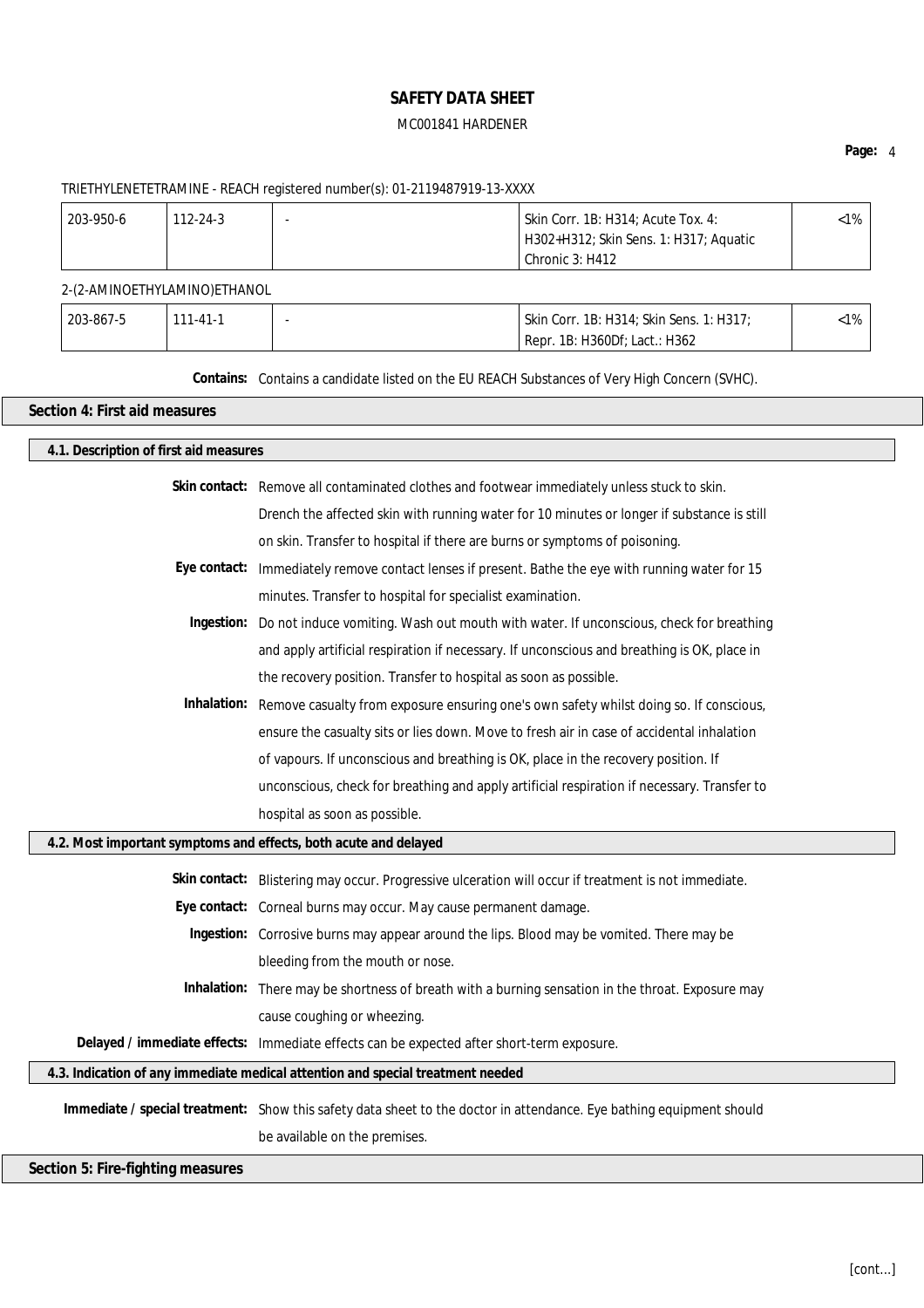#### MC001841 HARDENER

**Page:** 5

#### **5.1. Extinguishing media**

**Extinguishing media:** Suitable extinguishing media for the surrounding fire should be used. Use water spray

to cool containers.

## **5.2. Special hazards arising from the substance or mixture**

**Exposure hazards:** Corrosive. In combustion emits toxic fumes.

**5.3. Advice for fire-fighters**

**Advice for fire-fighters:** Wear self-contained breathing apparatus. Wear protective clothing to prevent contact

with skin and eyes.

**Section 6: Accidental release measures**

**6.1. Personal precautions, protective equipment and emergency procedures**

**Personal precautions:** Notify the police and fire brigade immediately. Mark out the contaminated area with

signs and prevent access to unauthorised personnel. Do not attempt to take action

without suitable protective clothing - see section 8 of SDS. Ensure adequate ventilation.

#### **6.2. Environmental precautions**

**Environmental precautions:** Do not discharge into drains or rivers. Contain the spillage using bunding.

#### **6.3. Methods and material for containment and cleaning up**

**Clean-up procedures:** Clean-up should be dealt with only by qualified personnel familiar with the specific

substance. Absorb into dry earth or sand. Transfer to a closable, labelled salvage

container for disposal by an appropriate method.

**6.4. Reference to other sections**

**Reference to other sections:** Refer to section 8 of SDS.

**Section 7: Handling and storage**

**7.1. Precautions for safe handling**

**Handling requirements:** Avoid direct contact with the substance. Ensure there is exhaust ventilation of the area.

Do not handle in a confined space. Avoid the formation or spread of mists in the air.

## **7.2. Conditions for safe storage, including any incompatibilities**

**Storage conditions:** Store in a cool, well ventilated area. Keep container tightly closed.

**Suitable packaging:** Must only be kept in original packaging.

**7.3. Specific end use(s)**

**Specific end use(s):** PC1: Adhesives, sealants.

# **Section 8: Exposure controls/personal protection**

**8.1. Control parameters**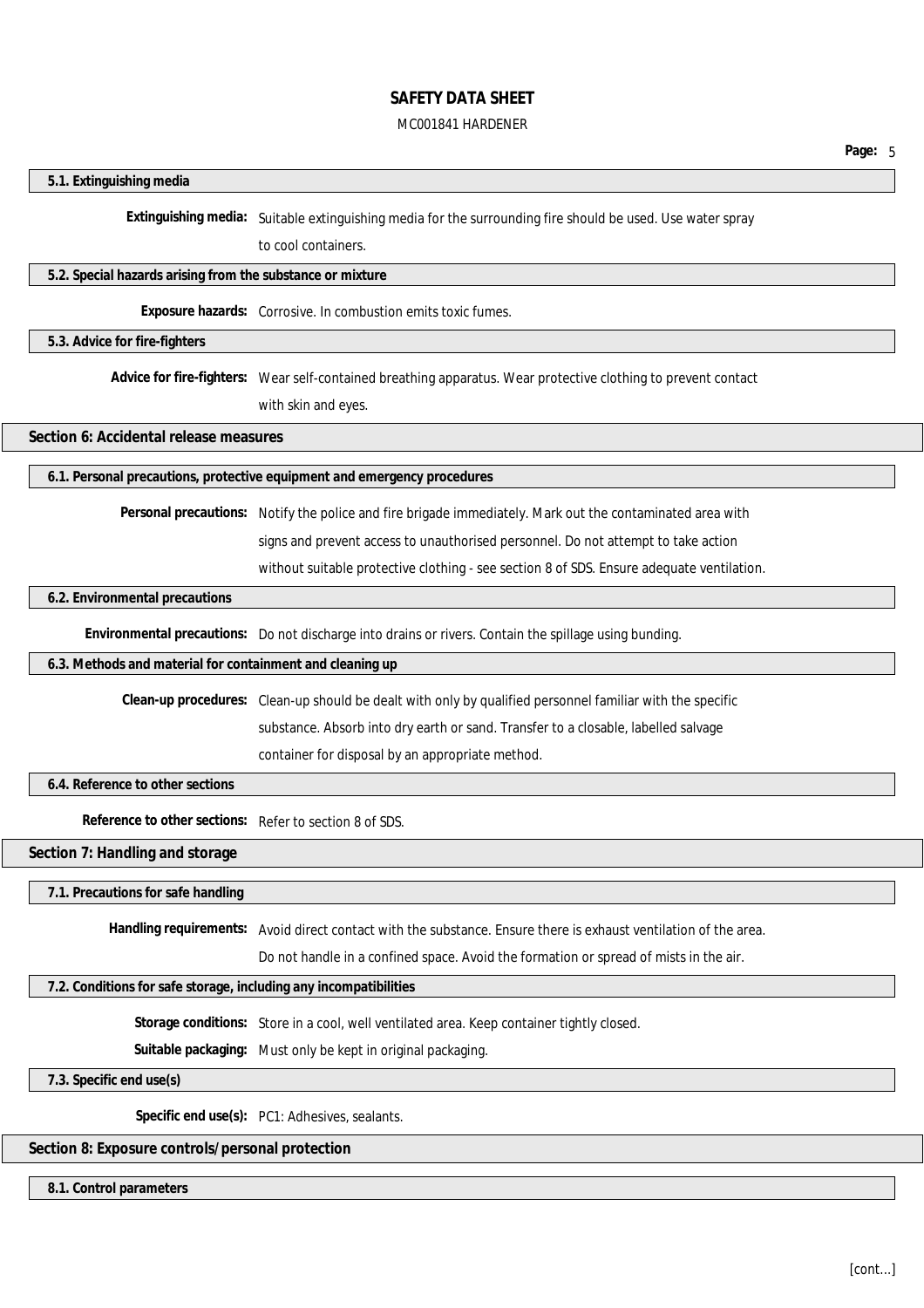# **Hazardous ingredients:**

#### **BISPHENOL A**

| Workplace exposure limits: |              |                          | Respirable dust |              |
|----------------------------|--------------|--------------------------|-----------------|--------------|
| State                      | 8 hour TWA   | 15 min. STEL             | 8 hour TWA      | 15 min. STEL |
| UK                         | 10 mg/m3     | $\overline{\phantom{0}}$ | $\blacksquare$  |              |
| <b>AMORPHOUS SILICA</b>    |              |                          |                 |              |
| UK                         | $6$ mg/m $3$ | $\overline{\phantom{0}}$ | $2.4$ mg/m $3$  | -            |
| <b>RESORCINOL</b>          |              |                          |                 |              |
| <b>UK</b>                  | 10 ppm       | 20 ppm                   | 46 mg/m3        | 92 mg/m3     |
| <b>DIETHYLENETRIAMINE</b>  |              |                          |                 |              |
| UK                         | 4.3 mg/m3    |                          | $\blacksquare$  |              |
| <b>DNEL/PNEC Values</b>    |              |                          |                 |              |

# **Hazardous ingredients:**

## **DIMERS OF UNSATURATED C18-TALL OIL FATTY ACIDS & TRIETHYLENETETRAMINE**

| <b>Type</b> | Exposure                              | Value               | Population               | Effect   |
|-------------|---------------------------------------|---------------------|--------------------------|----------|
| <b>DNEL</b> | <b>Inhalation</b>                     | $3.9$ mg/m $3$      | <b>Workers</b>           | Systemic |
| <b>DNEL</b> | Dermal                                | $1.1 \text{ mg/kg}$ | Workers                  | Systemic |
| <b>PNEC</b> | Fresh water                           | 4.34 ug/L           | $\blacksquare$           |          |
| <b>PNEC</b> | Marine water                          | 434 ng/L            | $\blacksquare$           |          |
| <b>PNEC</b> | Microorganisms in sewage<br>treatment | 3.84 mg/L           | $\overline{\phantom{0}}$ |          |
| <b>PNEC</b> | Fresh water sediments                 | 434 mg/kg           | $\blacksquare$           | $\sim$   |
| <b>PNEC</b> | Marine sediments                      | 43.4 mg/kg          |                          |          |
| <b>PNEC</b> | Soil (agricultural)                   | 86.78 mg/kg         |                          |          |

# **N-(BETA-AMINOETHYL)PIPERAZINE**

| Type        | Exposure                   | Value          | Population | Effect   |
|-------------|----------------------------|----------------|------------|----------|
| <b>DNEL</b> | Inhalation (repeated dose) | $3.6$ mg/m $3$ | Workers    | Systemic |
| <b>DNEL</b> | <b>Inhalation</b>          | 21.4 mg/m3     | Workers    | Systemic |
| <b>DNEL</b> | Dermal (repeated dose)     | $3.3$ mg/kg    | Workers    | Systemic |
| <b>DNEL</b> | Dermal                     | 20 mg/kg       | Workers    | Systemic |
| <b>DNEL</b> | Dermal                     | 6 ug/cm2       | Workers    | Local    |
| PNEC        | Fresh water                | 58 ug/L        | ۰          |          |
| <b>PNEC</b> | Marine water               | $6$ ug/L       |            |          |

**Page:** 6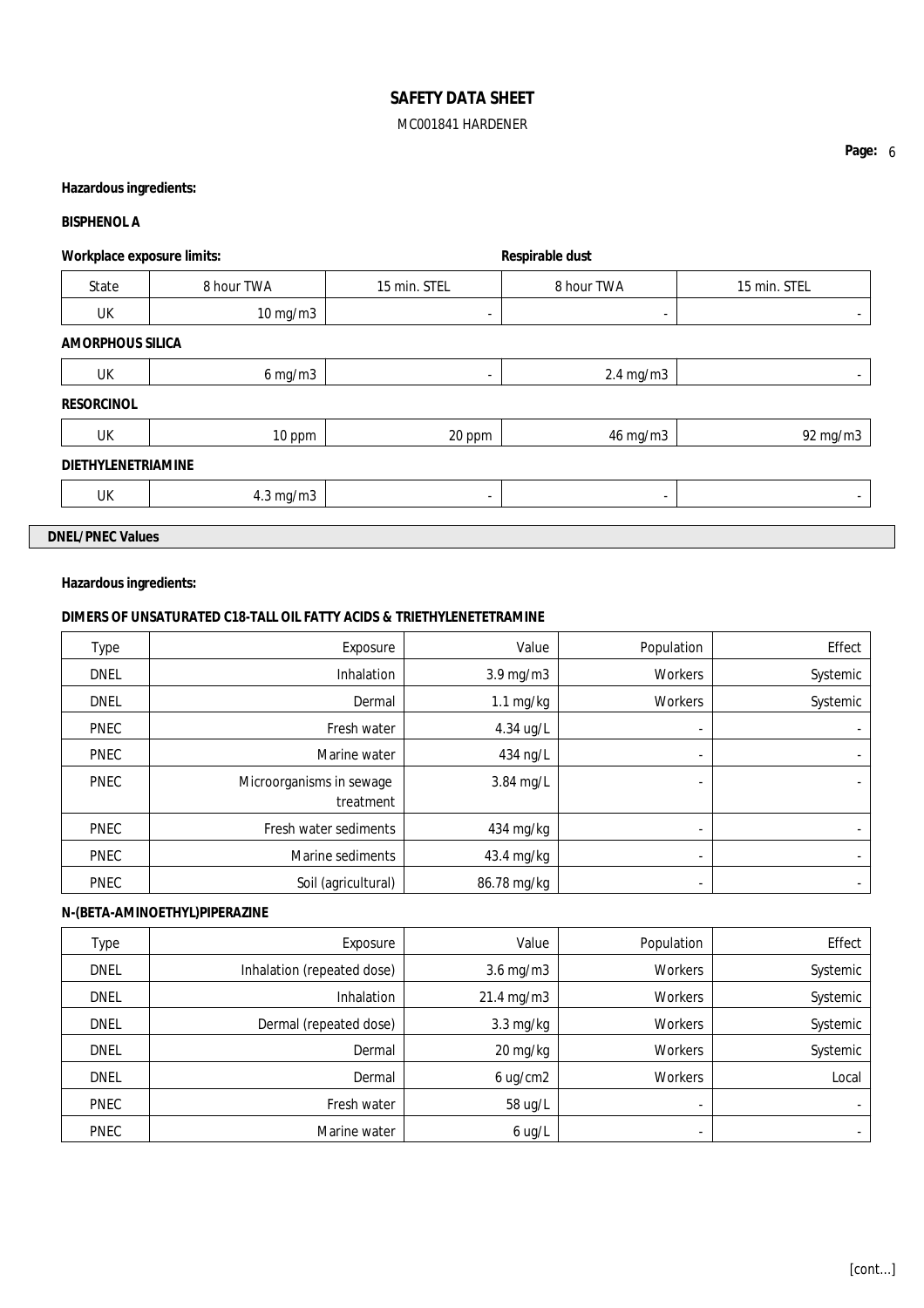**Page:** 7

| <b>PNEC</b> | Microorganisms in sewage<br>treatment | 250 mg/L             |  |
|-------------|---------------------------------------|----------------------|--|
| <b>PNEC</b> | Fresh water sediments                 | 215 mg/kg            |  |
| <b>PNEC</b> | Marine sediments                      | $21.5 \text{ mg/kg}$ |  |
| <b>PNEC</b> | Soil (agricultural)                   | 42.9 mg/kg           |  |

# **BISPHENOL A**

| <b>Type</b> | Exposure                              | Value               | Population               | Effect                   |
|-------------|---------------------------------------|---------------------|--------------------------|--------------------------|
| <b>DNEL</b> | <b>Inhalation</b>                     | $10$ mg/m $3$       | <b>Workers</b>           | Systemic                 |
| <b>DNEL</b> | Dermal                                | 1.4 mg/kg           | Workers                  | Systemic                 |
| <b>PNEC</b> | Fresh water                           | 18 ug/L             |                          |                          |
| <b>PNEC</b> | Marine water                          | 16 ug/L             | ۰                        |                          |
| <b>PNEC</b> | Microorganisms in sewage<br>treatment | 320 mg/L            |                          |                          |
| <b>PNEC</b> | Fresh water sediments                 | $2.2 \text{ mg/kg}$ | $\overline{\phantom{0}}$ | $\overline{\phantom{0}}$ |
| <b>PNEC</b> | Marine sediments                      | 440 ug/kg           |                          |                          |
| <b>PNEC</b> | Microorganisms in sewage<br>treatment | $3.7 \text{ mg/kg}$ |                          |                          |
| <b>PNEC</b> | Food chain                            | 13.8 mg/kg          |                          |                          |

# **RESORCINOL**

| <b>Type</b> | Exposure                              | Value                            | Population     | Effect         |
|-------------|---------------------------------------|----------------------------------|----------------|----------------|
| <b>DNEL</b> | <b>Inhalation</b>                     | 5.6 mg/m3                        | Workers        | Systemic       |
| <b>DNEL</b> | Dermal                                | 40 mg/kg                         | Workers        | Systemic       |
| <b>PNEC</b> | Fresh water                           | 17.2 ug/L                        | $\blacksquare$ |                |
| <b>PNEC</b> | Marine water                          | 1.72 ug/L                        | $\,$           |                |
| <b>PNEC</b> | Microorganisms in sewage<br>treatment | 790 ug/L                         |                |                |
| <b>PNEC</b> | Fresh water sediments                 | 109 ug/kg                        |                | $\blacksquare$ |
| <b>PNEC</b> | Marine sediments                      | 10.9 ug/kg                       |                |                |
| <b>PNEC</b> | Soil (agricultural)                   | $10 \frac{\text{mg}}{\text{kg}}$ |                |                |

## **DIETHYLENETRIAMINE**

| Type        | Exposure          | Value                | Population     | Effect   |
|-------------|-------------------|----------------------|----------------|----------|
| <b>DNEL</b> | <b>Inhalation</b> | 15.4 mg/m3           | <b>Workers</b> | Systemic |
| <b>DNEL</b> | <b>Inhalation</b> | 92.1 mg/m3           | <b>Workers</b> | Systemic |
| <b>DNEL</b> | <b>Inhalation</b> | $0.87$ mg/m $3$      | Workers        | Local    |
| <b>DNEL</b> | <b>Inhalation</b> | $2.6$ mg/m $3$       | <b>Workers</b> | Local    |
| <b>DNEL</b> | Dermal            | 11.4 mg/kg           | Workers        | Systemic |
| <b>DNEL</b> | Dermal            | $1.1 \text{ mg/cm2}$ | <b>Workers</b> | Local    |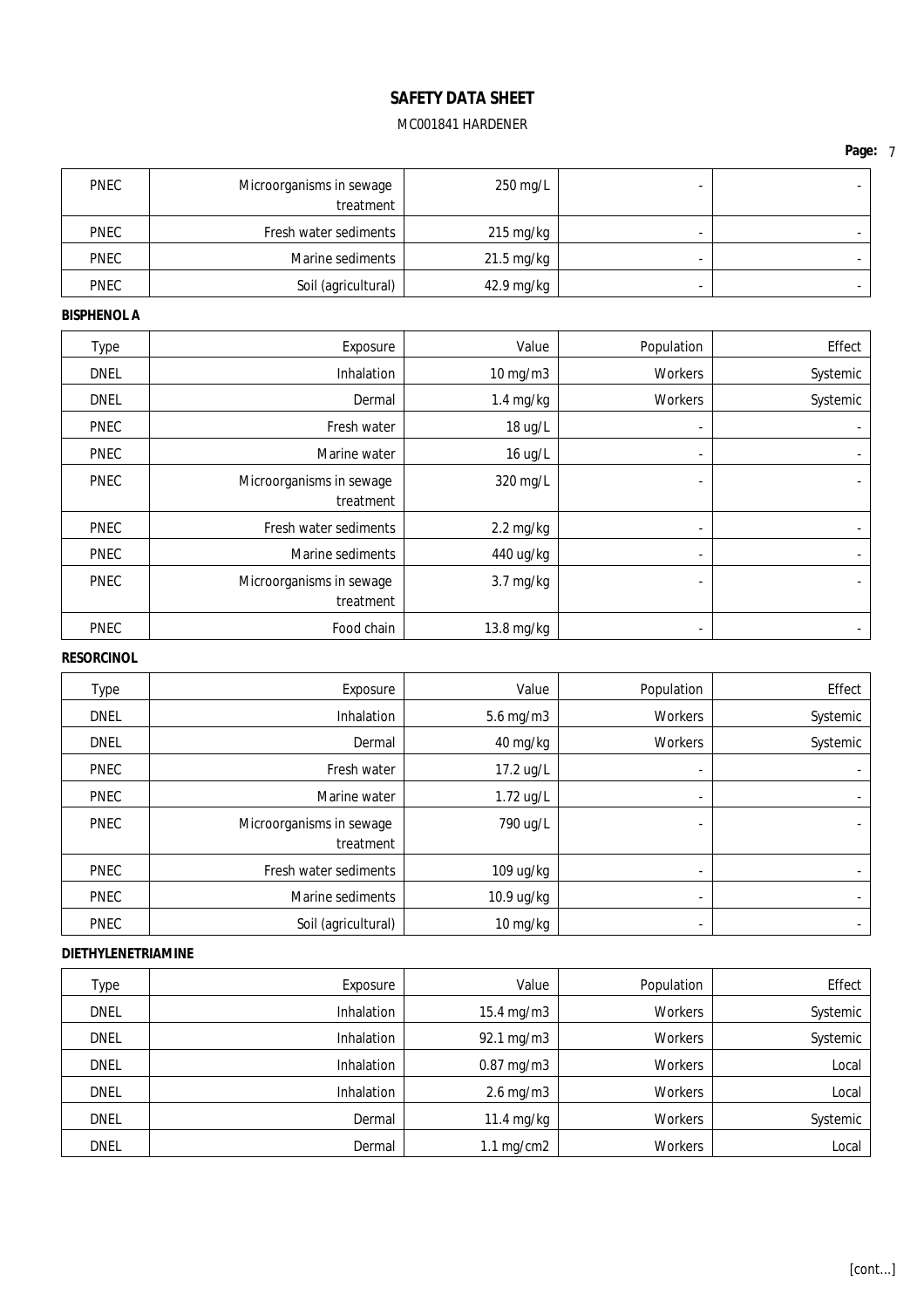**Page:** 8

| <b>PNEC</b> | Fresh water                           | 560 ug/L    |   |  |
|-------------|---------------------------------------|-------------|---|--|
| <b>PNEC</b> | Marine water                          | 56 ug/L     |   |  |
| <b>PNEC</b> | Microorganisms in sewage<br>treatment | $6$ mg/L    |   |  |
| <b>PNEC</b> | Fresh water sediments                 | 1072 mg/kg  | - |  |
| <b>PNEC</b> | Marine sediments                      | 107.2 mg/kg |   |  |
| <b>PNEC</b> | Soil (agricultural)                   | 7.97 mg/kg  |   |  |

## **TRIETHYLENETETRAMINE**

| <b>Type</b> | Exposure                 | Value        | Population     | Effect         |
|-------------|--------------------------|--------------|----------------|----------------|
| <b>DNEL</b> | <b>Inhalation</b>        | $1$ mg/m $3$ | Workers        | Systemic       |
| <b>DNEL</b> | <b>Inhalation</b>        | 5380 mg/m3   | Workers        | Systemic       |
| <b>DNEL</b> | Dermal                   | 28 ug/kg     | Workers        | Local          |
| <b>DNEL</b> | Dermal                   | 57 ug/kg     | Workers        | Systemic       |
| <b>PNEC</b> | Fresh water              | 190 ug/L     |                | $\blacksquare$ |
| <b>PNEC</b> | Marine water             | 38 ug/L      | $\blacksquare$ | ٠              |
| <b>PNEC</b> | Microorganisms in sewage | 4.25 mg/L    | -              | $\blacksquare$ |
|             | treatment                |              |                |                |
| <b>PNEC</b> | Fresh water sediments    | 95.9 mg/kg   | $\blacksquare$ | $\blacksquare$ |
| <b>PNEC</b> | Marine sediments         | 19.2 mg/kg   | $\blacksquare$ | $\blacksquare$ |
| <b>PNEC</b> | Soil (agricultural)      | 19.1 mg/kg   | $\blacksquare$ | $\blacksquare$ |

# **2-(2-AMINOETHYLAMINO)ETHANOL**

| Type        | Exposure                              | Value                             | Population     | Effect   |
|-------------|---------------------------------------|-----------------------------------|----------------|----------|
| <b>DNEL</b> | Inhalation                            | $3.53$ mg/m $3$                   | <b>Workers</b> | Systemic |
| <b>DNEL</b> | Dermal                                | 8.33 mg/kg                        | Workers        | Systemic |
| <b>PNEC</b> | Fresh water                           | 22 ug/L                           | $\,$           |          |
| <b>PNEC</b> | Marine water                          | $2.2 \text{ ug/L}$                |                |          |
| <b>PNEC</b> | Microorganisms in sewage<br>treatment | 82.2 mg/L                         |                |          |
| <b>PNEC</b> | Fresh water sediments                 | $1.3 \text{ mg/kg}$               |                |          |
| <b>PNEC</b> | Marine sediments                      | $130 \frac{\text{uq}}{\text{kg}}$ |                |          |
| <b>PNEC</b> | Soil (agricultural)                   | 246 ug/kg                         | $\blacksquare$ |          |

# **8.2. Exposure controls**

| Engineering measures: Ensure there is exhaust ventilation of the area.                                      |
|-------------------------------------------------------------------------------------------------------------|
| Respiratory protection: Self-contained breathing apparatus must be available in case of emergency. Suitable |
| respiratory protection should be worn when there is inadequate ventilation.                                 |
| Hand protection: Impermeable gloves.                                                                        |
| Eye protection: Tightly fitting safety goggles. Ensure eye bath is to hand.                                 |
| Skin protection: Impermeable protective clothing.                                                           |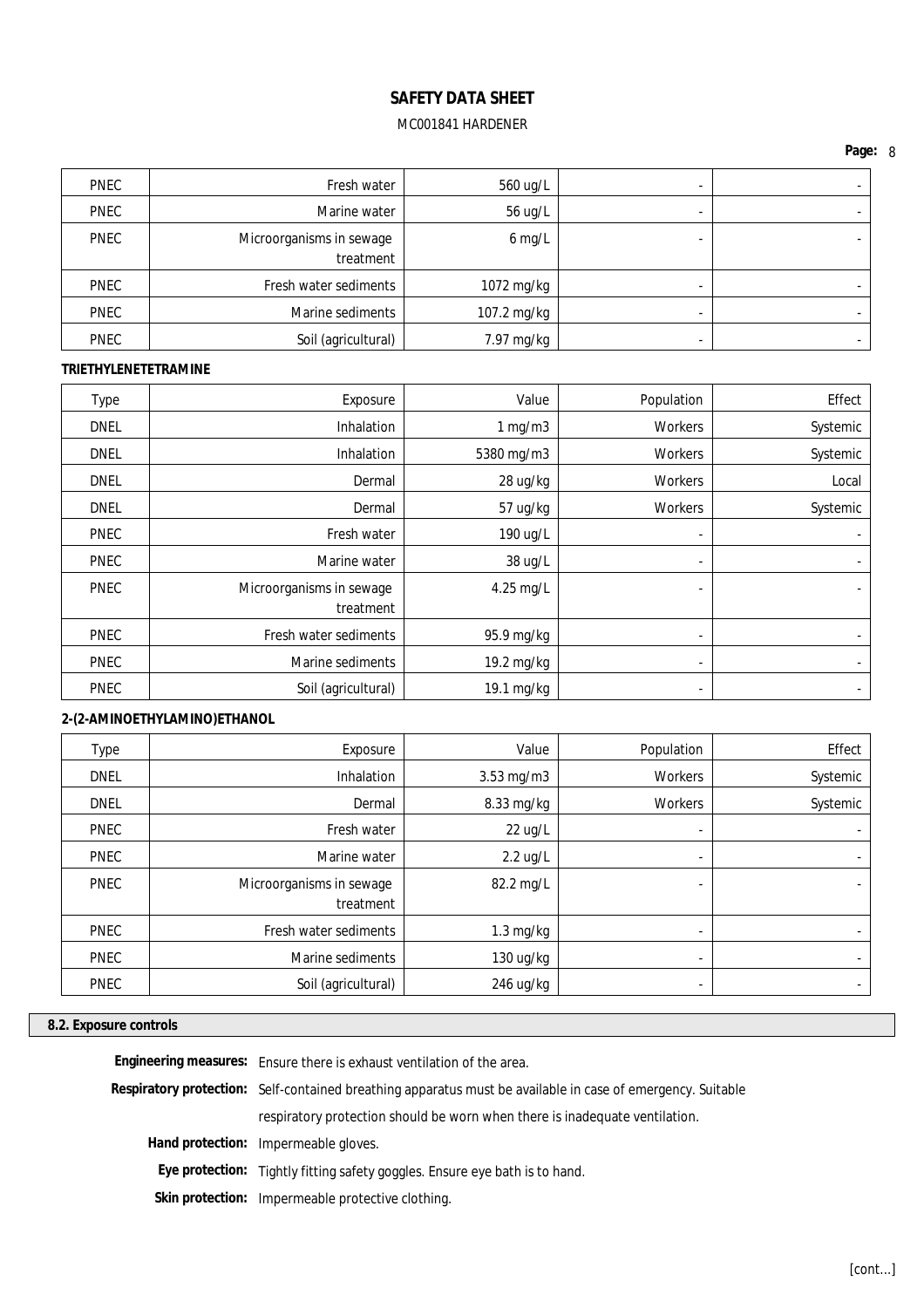# MC001841 HARDENER

**Page:** 9

#### **Section 9: Physical and chemical properties**

#### **9.1. Information on basic physical and chemical properties**

**State:** Liquid

**Colour:** Colourless to Yellow

**Odour:** Characteristic odour

**Solubility in water:** Soluble

**Flash point°C:** 151 **Relative density:** 0.98

**9.2. Other information**

**Other information:** No data available.

**Section 10: Stability and reactivity**

**10.1. Reactivity**

**Reactivity:** Stable under recommended transport or storage conditions.

**10.2. Chemical stability**

**Chemical stability:** Stable under normal conditions.

**10.3. Possibility of hazardous reactions**

**Hazardous reactions:** Hazardous reactions will not occur under normal transport or storage conditions.

Decomposition may occur on exposure to conditions or materials listed below.

**10.4. Conditions to avoid**

**Conditions to avoid:** Heat.

**10.5. Incompatible materials**

**Materials to avoid:** Strong oxidising agents. Strong acids.

**10.6. Hazardous decomposition products**

**Haz. decomp. products:** In combustion emits toxic fumes.

#### **Section 11: Toxicological information**

**11.1. Information on toxicological effects**

**Hazardous ingredients:**

#### **DIMERS OF UNSATURATED C18-TALL OIL FATTY ACIDS & TRIETHYLENETETRAMINE**

| <b>DERMAL</b> | <b>RBT</b><br>$\cdot$ $\cdot$ | LD50 | 2000 | mg/kg<br> |
|---------------|-------------------------------|------|------|-----------|
| <b>ORAL</b>   | RAT                           | LD50 | 2000 | ma/ka<br> |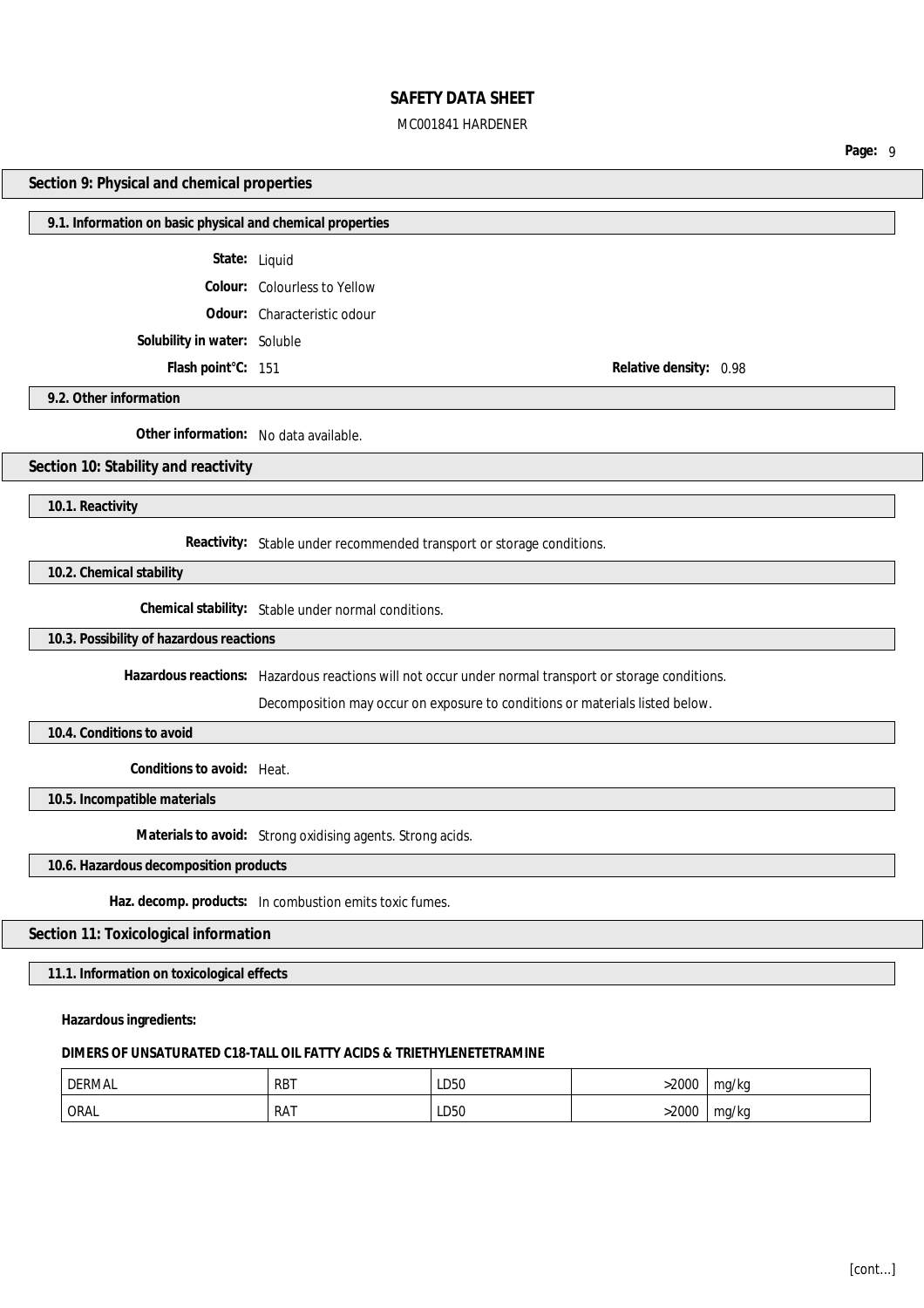**Page:** 10

#### **N-(BETA-AMINOETHYL)PIPERAZINE**

| <b>DERMAL</b> | <b>RBT</b> | LD50<br>___ | 886  | ma/ka |
|---------------|------------|-------------|------|-------|
| <b>ORAL</b>   | <b>RAT</b> | LD50        | 1000 | ma/ka |

# **FATTY ACIDS, C18- UNSATD., DIMERS, OLIGOMERIC REACTION PRODUCTS WITH TALL-OIL FATTY ACIDS, TETRAETHYLENEPENTAMINE AND TRIETHYLENETETRAMINE**

| nnnr<br>ORAL<br>' RA.<br>$- - - -$<br>. |
|-----------------------------------------|
|-----------------------------------------|

#### **BISPHENOL A**

| <b>DERMAL</b> | <b>RBT</b>      | LD50<br>$\sim$ $\sim$ | 3000 | ma/ka |
|---------------|-----------------|-----------------------|------|-------|
| ORAL          | <b>RAT</b><br>. | LD50                  | 2000 | ma/ka |

#### **AMORPHOUS SILICA**

| <b>DERMAL</b>    | RBT        | LD50           | >5000 | mg/kg |
|------------------|------------|----------------|-------|-------|
| <b>DUST/MIST</b> | RAT        | <b>4H LC50</b> | >2.08 | mg/l  |
| ORAL             | <b>RAT</b> | LD50           | >3300 | mg/kg |

## **RESORCINOL**

| DERMAL           | RBT        | LD50           | 2830 | mg/kg |
|------------------|------------|----------------|------|-------|
| <b>DUST/MIST</b> | <b>RAT</b> | <b>1H LC50</b> | 7.8  | ma/l  |
| ORAL             | <b>RAT</b> | LD50           | 510  | mg/kg |

## **3,6,9- TRIAZAUNDECAMETHYLENE DIAMINE; TETRAETHYLENEPENTAMINE**

| <b>DERMAL</b> | <b>RBT</b> | LD50<br>$\sim$ $\sim$ | 1000 | ma/ka |
|---------------|------------|-----------------------|------|-------|
| ORAL          | <b>RAT</b> | LD50                  | 3250 | ma/ka |

#### **AMINES, POLYETHYLENEPOLY-, TRIETHYLENETETRAMINE FRACTION**

| <b>DERMAL</b> | <b>RBT</b> | LD50 | 1465.4 | ma/ka     |
|---------------|------------|------|--------|-----------|
| ORAL          | <b>RAT</b> | LD50 | 1716.2 | mg/kg<br> |

#### **DIETHYLENETRIAMINE**

| DERMAL           | <b>RBT</b> | LD50           | 1045 | mg/kg |
|------------------|------------|----------------|------|-------|
| <b>DUST/MIST</b> | <b>RAT</b> | <b>4H LC50</b> | 0.07 | ma/l  |
| ORAL             | <b>RAT</b> | LD50           | 1553 | mg/kg |

## **TRIETHYLENETETRAMINE**

| <b>DERMAL</b> | <b>RBT</b>      | LD50<br>$\sim$ $\sim$ | 1465 | mg/kg            |
|---------------|-----------------|-----------------------|------|------------------|
| <b>ORAL</b>   | RA <sub>1</sub> | LD50                  | .300 | ma/ka<br><br>. . |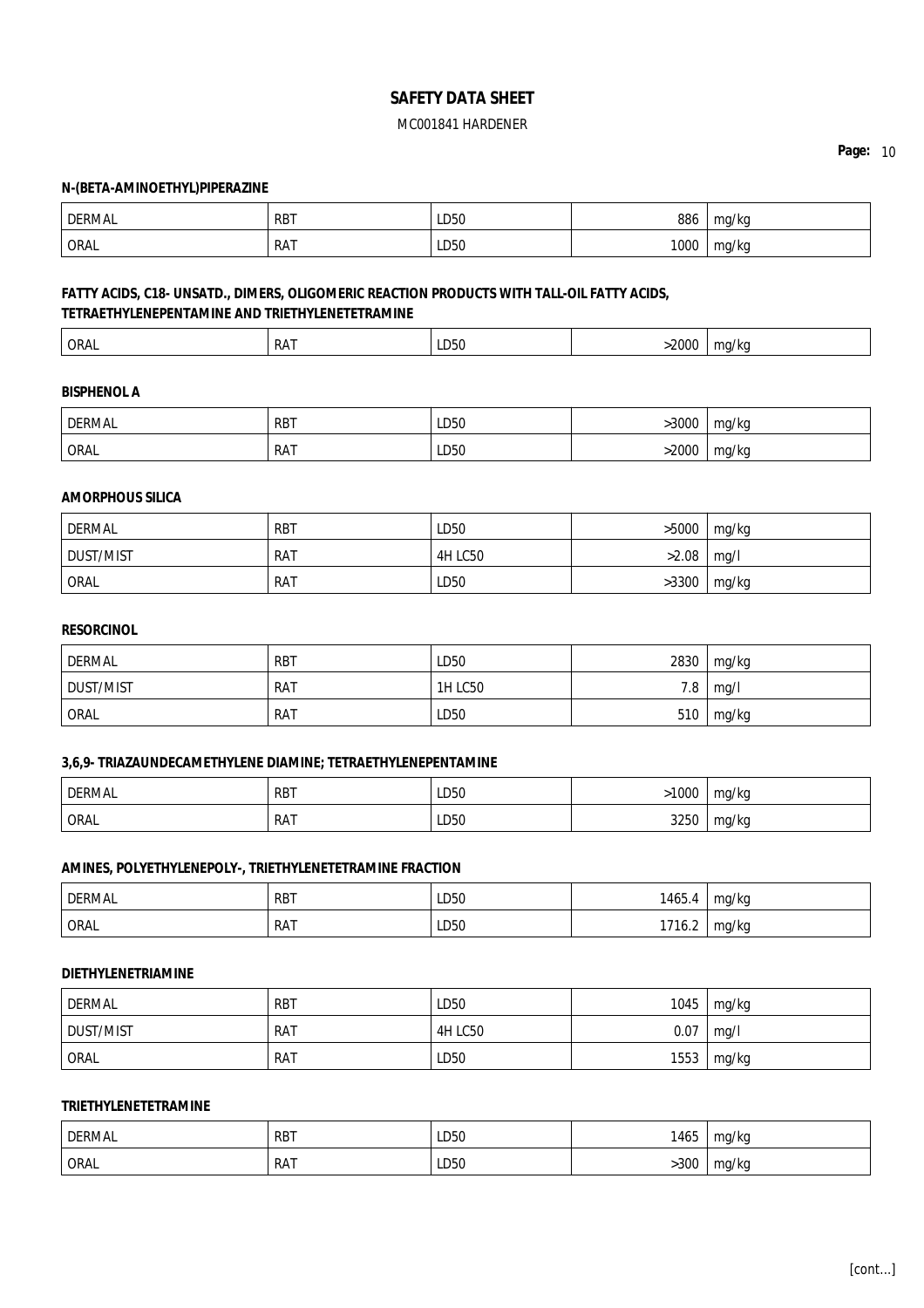## **Page:** 11

#### **2-(2-AMINOETHYLAMINO)ETHANOL**

| DERMAL | <b>RAT</b> | LD50 | 2000 | mg/kg            |
|--------|------------|------|------|------------------|
| ORAL   | <b>RAT</b> | LD50 | 2150 | mg/kg<br>$\cdot$ |

**Relevant hazards for product:**

| Hazard                         | Route      | <b>Basis</b>          |
|--------------------------------|------------|-----------------------|
| Skin corrosion/irritation      | <b>DRM</b> | Hazardous: calculated |
| Serious eye damage/irritation  | OPT        | Hazardous: calculated |
| Respiratory/skin sensitisation |            | Hazardous: calculated |
| Reproductive toxicity          | $-$        | Hazardous: calculated |
| STOT-single exposure           |            | Hazardous: calculated |

**Symptoms / routes of exposure**

| Skin contact: Blistering may occur. Progressive ulceration will occur if treatment is not immediate. |
|------------------------------------------------------------------------------------------------------|
| Eye contact: Corneal burns may occur. May cause permanent damage.                                    |
| Ingestion: Corrosive burns may appear around the lips. Blood may be vomited. There may be            |
| bleeding from the mouth or nose.                                                                     |
| Inhalation: There may be shortness of breath with a burning sensation in the throat. Exposure may    |
| cause coughing or wheezing.                                                                          |
| Delayed / immediate effects: Immediate effects can be expected after short-term exposure.            |
|                                                                                                      |

# **Section 12: Ecological information**

**12.1. Toxicity**

**Hazardous ingredients:**

#### **DIMERS OF UNSATURATED C18-TALL OIL FATTY ACIDS & TRIETHYLENETETRAMINE**

| Daphnia magna                 | 48H EC50  | 7.07 | mq/l |
|-------------------------------|-----------|------|------|
| Scenedesmus Subspicatus       | 72H ErC50 | 4.34 | ma/l |
| ZEBRAFISH (Brachydanio rerio) | 96H LC50  | 7.07 | mq/l |

## **N-(BETA-AMINOETHYL)PIPERAZINE**

| Daphnia magna                          | 48H EC50  | 58    | mq/l |
|----------------------------------------|-----------|-------|------|
| <b>FISH</b>                            | 96H LC50  | 2190  | mq/l |
| GREEN ALGA (Selenastrum capricornutum) | 72H ErC50 | >1000 | mq/l |

# **BISPHENOL A**

| Daphnia<br>magna | $\sim$<br>48H<br>C50 | $\sim$<br>-<br>IV.Z<br>the contract of the contract of the | <br>mq/<br>. . |
|------------------|----------------------|------------------------------------------------------------|----------------|
|                  |                      |                                                            |                |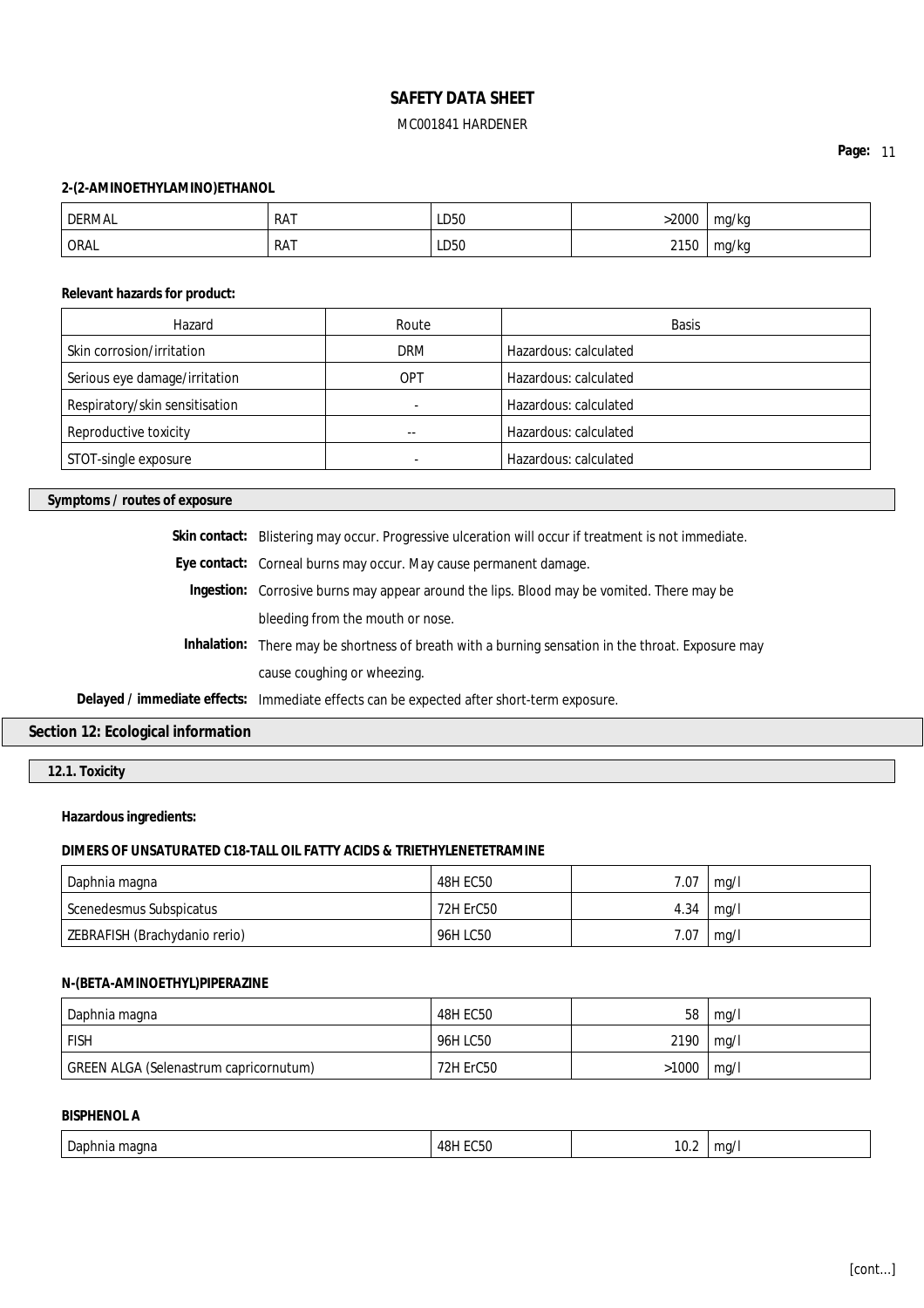| Page: | 12 |
|-------|----|
|-------|----|

| <b>FISH</b>                         | 96H LC50         | 9.4 | ma/ |
|-------------------------------------|------------------|-----|-----|
| MARINE ALGAE (Skeletonema costatum) | <b>72H ErC50</b> |     | mq/ |

**RESORCINOL**

| Daphnia magna                          | <b>48H EC50</b>  | วา<br>، ے | mq/l |
|----------------------------------------|------------------|-----------|------|
| <b>FISH</b>                            | 96H LC50         | 26.8      | mq/l |
| GREEN ALGA (Selenastrum capricornutum) | <b>72H ErC50</b> | >97       | mq/l |

#### **DIETHYLENETRIAMINE**

| Daphnia magna                          | <b>48H EC50</b> | 16   | mq/l      |
|----------------------------------------|-----------------|------|-----------|
| <b>FISH</b>                            | 96H LC50        | 430  | $\mu$ g/l |
| GREEN ALGA (Selenastrum capricornutum) | 72H ErC50       | 1164 | mg/l      |

#### **TRIETHYLENETETRAMINE**

| <b>ALGAE</b>  | 72H ErC50 | >10  | mq/l |
|---------------|-----------|------|------|
| Daphnia magna | 48H EC50  | 33.9 | mq/l |
| <b>FISH</b>   | 96H LC50  | >100 | mq/l |

#### **2-(2-AMINOETHYLAMINO)ETHANOL**

| Daphnia magna       | <b>48H EC50</b> | $\sim$ |     |
|---------------------|-----------------|--------|-----|
|                     | ะบ5บ            | 22     | ma/ |
| ◠                   | C50             |        | ma/ |
| edesmus Subspicatus | שמד             | 356    |     |
| sconc               | $  -$           | - - -  |     |

## **12.2. Persistence and degradability**

**Persistence and degradability:** No data available.

**12.3. Bioaccumulative potential**

**Bioaccumulative potential:** No data available.

**12.4. Mobility in soil**

**Mobility:** No data available.

**12.5. Results of PBT and vPvB assessment**

**PBT identification:** This product is not identified as a PBT/vPvB substance.

**12.6. Other adverse effects**

**Other adverse effects:** Negligible ecotoxicity.

## **Section 13: Disposal considerations**

**13.1. Waste treatment methods**

**Disposal operations:** Transfer to a suitable container and arrange for collection by specialised disposal

company.

**Waste code number:** 08 04 09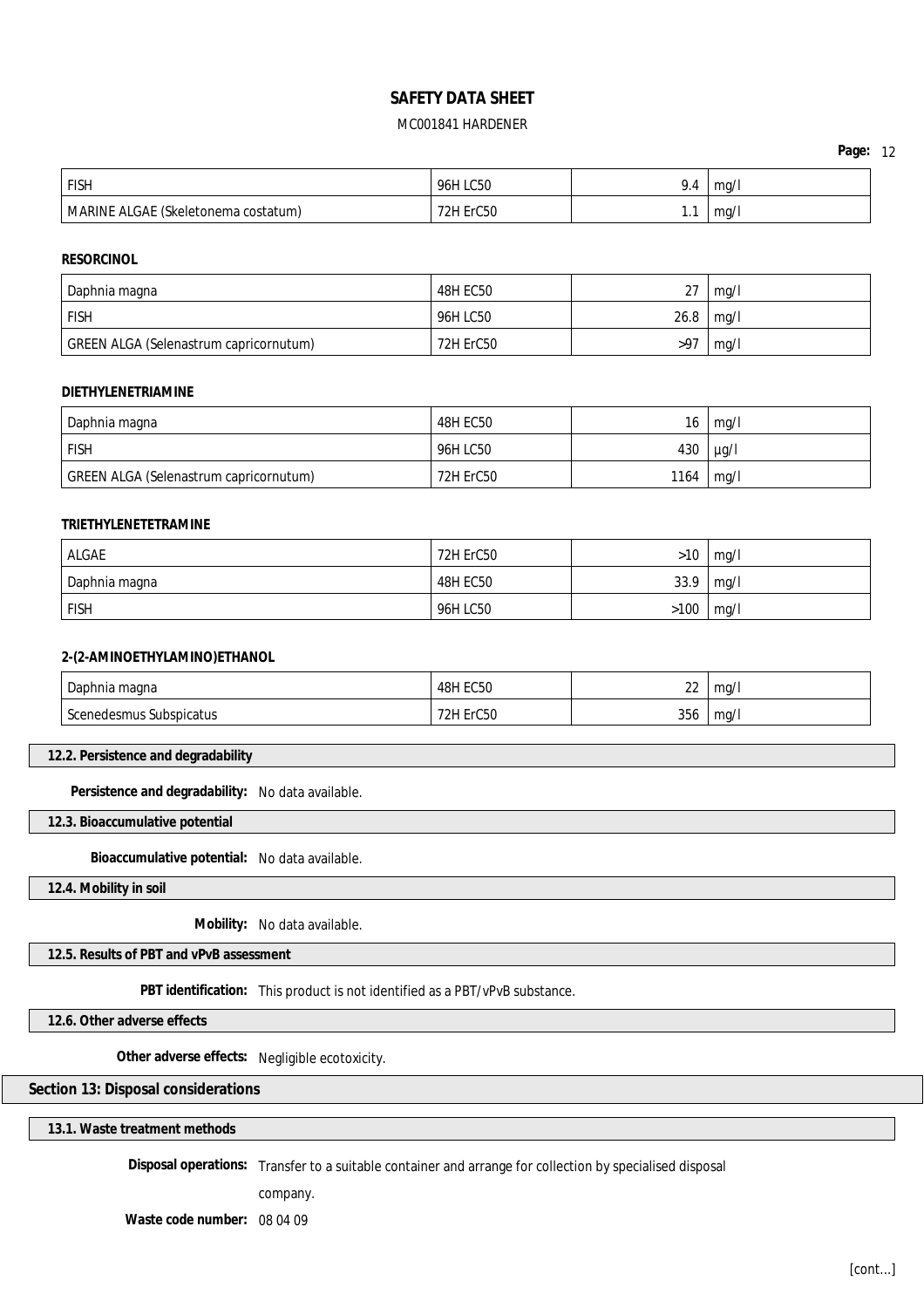#### MC001841 HARDENER

**Page:** 13 **Disposal of packaging:** Arrange for collection by specialised disposal company. **NB:** The user's attention is drawn to the possible existence of regional or national regulations regarding disposal. **Section 14: Transport information 14.1. UN number UN number:** UN2735 **14.2. UN proper shipping name Shipping name:** AMINES, LIQUID, CORROSIVE, N.O.S. (FATTY ACIDS, VEGETABLE-OIL, REACTION PRODUCTS WITH TETRAETHYLENEPENTAMINE; 2- PIPERAZIN-1-YLETHYLAMINE; DIETHYLENETRIAMINE;) **14.3. Transport hazard class(es) Transport class:** 8 **14.4. Packing group Packing group:** II **14.5. Environmental hazards Environmentally hazardous:** Yes **Marine Marine Marine Marine Marine Marine Marine Marine Marine Marine 14.6. Special precautions for user Special precautions:** No special precautions. **Tunnel code:** E **Transport category:** 2 **Section 15: Regulatory information 15.1. Safety, health and environmental regulations/legislation specific for the substance or mixture Specific regulations:** Not applicable. **15.2. Chemical Safety Assessment Chemical safety assessment:** A chemical safety assessment has not been carried out for the substance or the mixture by the supplier. **Section 16: Other information Other information Other information:** according to Regulation (EC) No. 1907/2006 (REACH) with its amendment Regulation (EU) 2015/830 \* indicates text in the SDS which has changed since the last revision. **Phrases used in s.2 and s.3:** EUH208: Contains DIMERS OF UNSATURATED C18-TALL OIL FATTY ACIDS & TRIETHYLENETETRAMINE; N-(BETA-AMINOETHYL)PIPERAZINE; FATTY ACIDS, C18- UNSATD., DIMERS, OLIGOMERIC REACTION PRODUCTS WITH TALL-OIL FATTY ACIDS,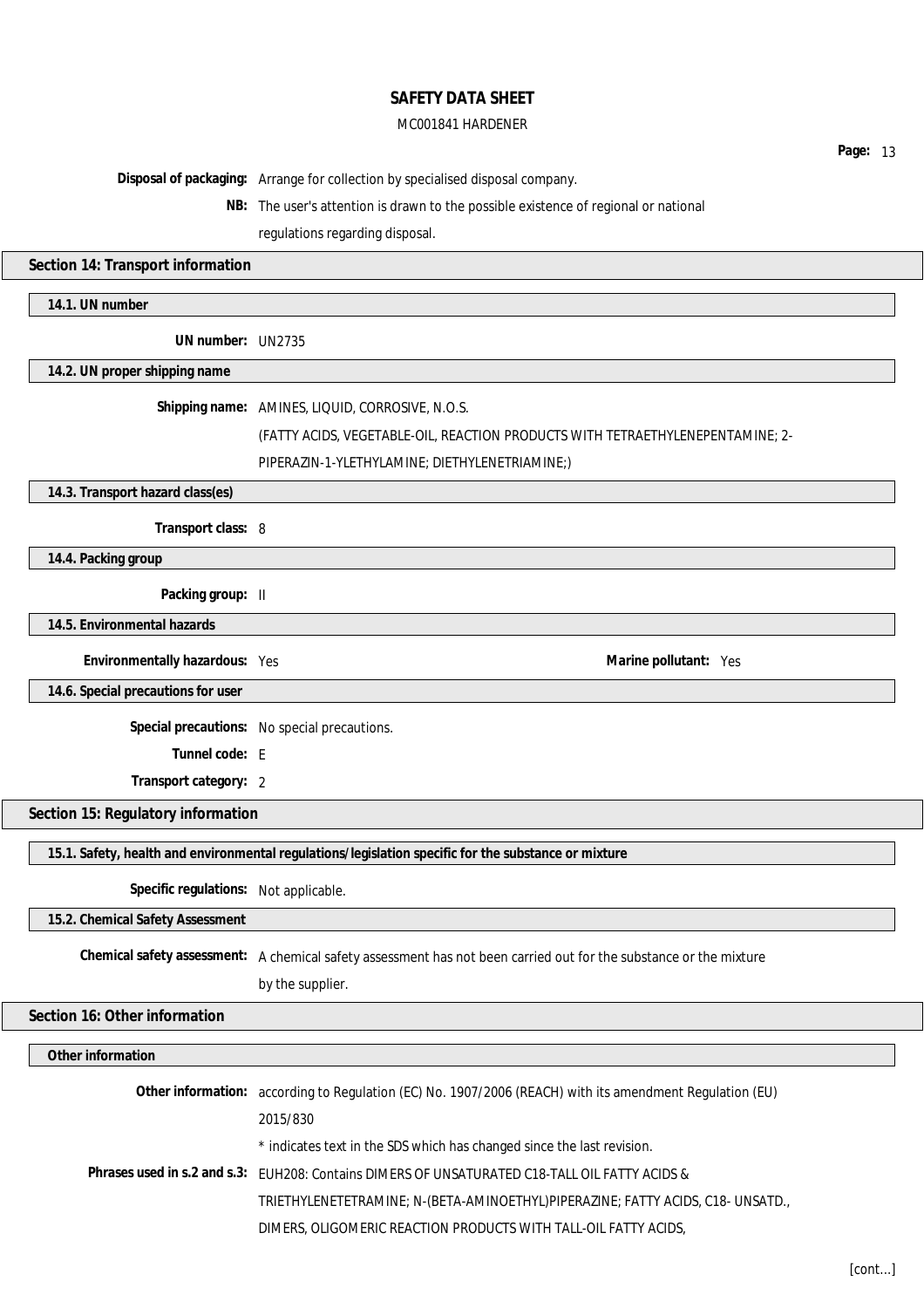## MC001841 HARDENER

H302+H312: Harmful if swallowed or in contact with skin

allergic reaction.

H302: Harmful if swallowed.

TETRAETHYLENEPENTAMINE AND TRIETHYLENETETRAMINE; BISPHENOL A. May produce an

**Page:** 14

H311: Toxic in contact with skin. H314: Causes severe skin burns and eye damage. H315: Causes skin irritation. H317: May cause an allergic skin reaction. H318: Causes serious eye damage. H319: Causes serious eye irritation. H330: Fatal if inhaled. H335: May cause respiratory irritation. H360Df: May damage the unborn child. Suspected of damaging fertility. H361f: Suspected of damaging fertility. H362: May cause harm to breast-fed children. H370: Causes damage to organs ([blood] [CNS]) ([oral]). H371: May cause damage to organs ([respiratory system]) ([oral]). H371: May cause damage to organs. H400: Very toxic to aquatic life. H411: Toxic to aquatic life with long lasting effects. H412: Harmful to aquatic life with long lasting effects. **Legal disclaimer:** The above information is believed to be correct but does not purport to be all inclusive and shall be used only as a guide. This company shall not be held liable for any damage resulting from handling or from contact with the above product.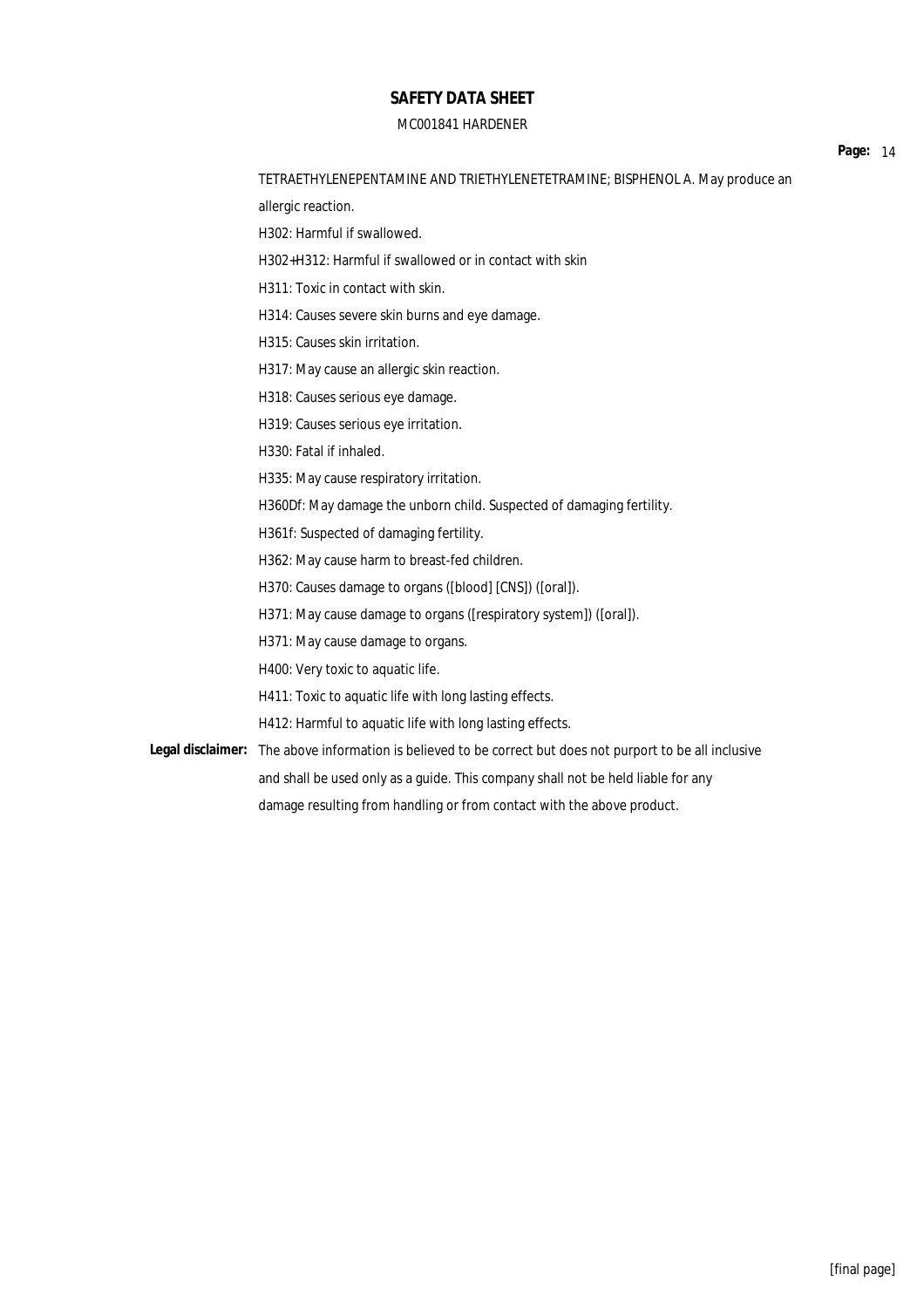

**Page:** 1

**Compilation date:** 11/10/2018

**Revision No:** 1

**Section 1: Identification of the substance/mixture and of the company/undertaking**

#### **1.1. Product identifier**

**Product name:** MC001841 RESIN

**1.2. Relevant identified uses of the substance or mixture and uses advised against**

**Use of substance / mixture:** PC1: Adhesives, sealants.

**1.3. Details of the supplier of the safety data sheet**

**Company name:** Premier Farnell

150 Armley Road Leeds

LS12 2QQ

**Tel:** +44 (0) 870 129 8608

**Email:** [information@premierfarnell.com](mailto:information@premierfarnell.com)

**1.4. Emergency telephone number**

**Emergency tel:** +44 (0) 870 202530

## **Section 2: Hazards identification**

| 2.1. Classification of the substance or mixture |                                                                                                                             |  |
|-------------------------------------------------|-----------------------------------------------------------------------------------------------------------------------------|--|
|                                                 | Classification under CLP: Skin Irrit. 2: H315; Eye Irrit. 2: H319; Skin Sens. 1: H317; Aquatic Chronic 2: H411; -: EUH205   |  |
|                                                 | Most important adverse effects: Causes skin irritation. Causes serious eye irritation. May cause an allergic skin reaction. |  |
|                                                 | Toxic to aquatic life with long lasting effects. Contains epoxy constituents. May produce                                   |  |
|                                                 | an allergic reaction.                                                                                                       |  |
| 2.2. Label elements                             |                                                                                                                             |  |
| ∣abel elements∙                                 |                                                                                                                             |  |

|                                             | Hazard statements: * H315: Causes skin irritation.                     |
|---------------------------------------------|------------------------------------------------------------------------|
|                                             | H319: Causes serious eye irritation.                                   |
|                                             | H317: May cause an allergic skin reaction.                             |
|                                             | H411: Toxic to aquatic life with long lasting effects.                 |
|                                             | EUH205: Contains epoxy constituents. May produce an allergic reaction. |
|                                             | Hazard pictograms: * GHS07: Exclamation mark                           |
|                                             | <b>GHS09: Environmental</b>                                            |
|                                             |                                                                        |
| $C: \ldots$ is in the set of $\mathbb{R}^n$ |                                                                        |

**Signal words:** \* Warning

**Precautionary statements:** P261: Avoid breathing vapours.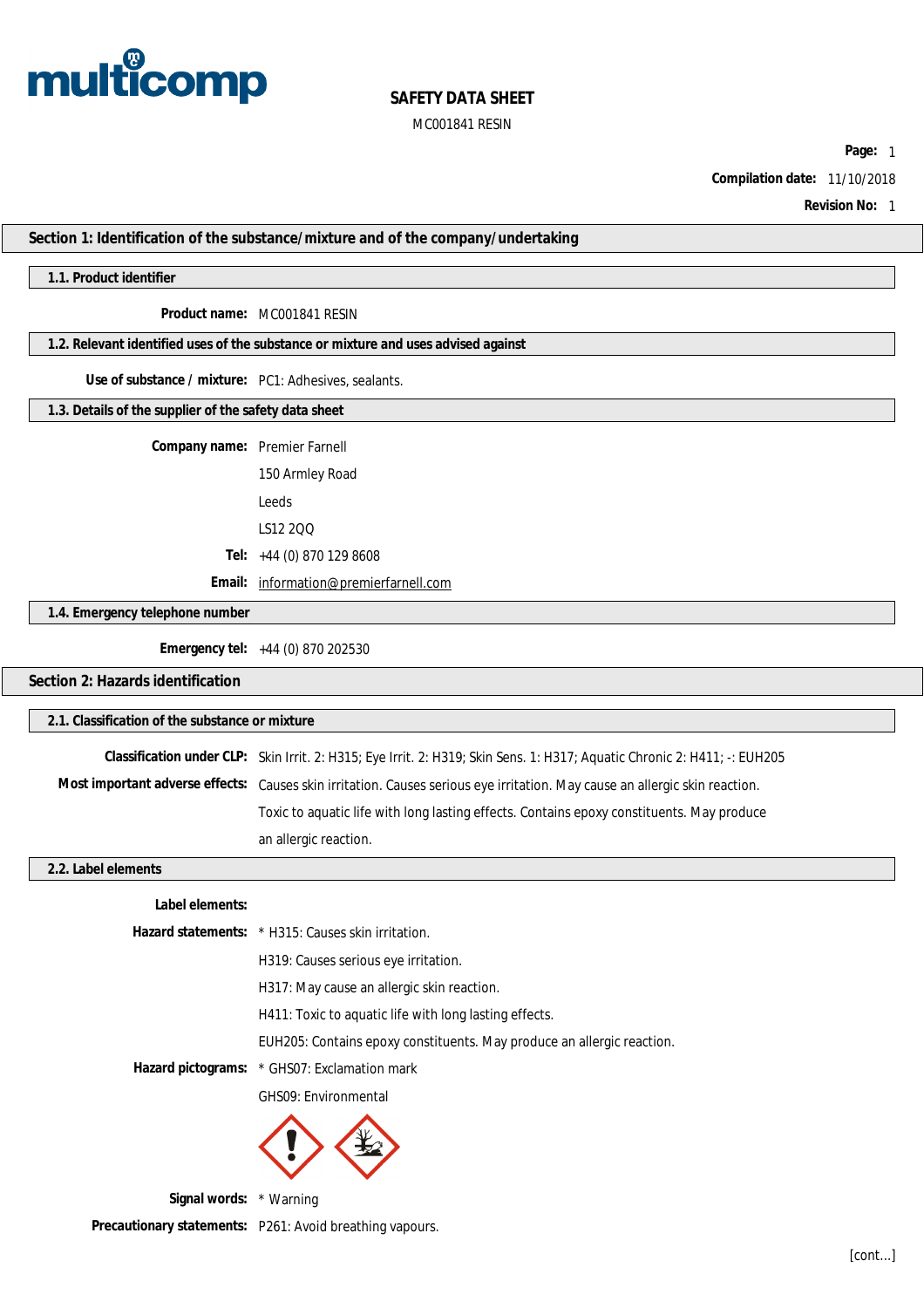P273: Avoid release to the environment. P280: Wear protective gloves/protective clothing/eye protection/face protection. P305+P351+P338: IF IN EYES: Rinse cautiously with water for several minutes. Remove contact lenses, if present and easy to do. Continue rinsing. P337+P313: If eye irritation persists: Get medical advice/attention. P302+P352: IF ON SKIN: Wash with plenty of water. P333+P313: If skin irritation or rash occurs: Get medical advice/attention.

## **2.3. Other hazards**

**PBT:** This product is not identified as a PBT/vPvB substance.

## **Section 3: Composition/information on ingredients**

**3.2. Mixtures**

#### **Hazardous ingredients:**

## ORTHO CRESOL NOVALAC EPOXY RESIN

| EINECS | CAS        | PBT / WEL | <b>CLP Classification</b>                                                          | Percent |
|--------|------------|-----------|------------------------------------------------------------------------------------|---------|
|        | 94362-50-2 |           | Skin Irrit. 2: H315; Eye Irrit. 2: H319;<br>Skin Sens. 1: H317; Aquatic Chronic 2: | 30-50%  |
|        |            |           | H411                                                                               |         |

## CALCIUM CARBONATE

| $7 - 439 - 9$<br>207 | -34-1<br>$1 - 7 - 1$<br>4<br>. .<br> | Substance with a<br>ı Community | 30-50% |
|----------------------|--------------------------------------|---------------------------------|--------|
|                      |                                      | rkplace exposure limit.<br>WOL. |        |

#### 1,4-BUTANEDIOL DIGLYCIDYL ETHER - REACH registered number(s): 01-2119494060-45-XXXX

| 219-371-7 | 2425-79-8 | Acute Tox. 4: H302+H312+H332: Skin                 | 10-30% |
|-----------|-----------|----------------------------------------------------|--------|
|           |           | Sens. 1: H317; Aquatic Chronic 3: H412;            |        |
|           |           | <sup>1</sup> Eye Dam. 1: H318; Skin Irrit. 2: H315 |        |

#### AMORPHOUS SILICA - REACH registered number(s): 01-2119379499-16-XXXX

| 4-545-1∠ے | <u>0 - 86 م</u><br>763. | Substance with a Community | 1-10% |
|-----------|-------------------------|----------------------------|-------|
|           |                         | workplace exposure limit.  |       |

## **Section 4: First aid measures**

#### **4.1. Description of first aid measures**

| Skin contact: Remove all contaminated clothes and footwear immediately unless stuck to skin. Wash    |
|------------------------------------------------------------------------------------------------------|
| immediately with plenty of soap and water.                                                           |
| Eye contact: * Immediately remove contact lenses if present. Bathe the eye with running water for 15 |
| minutes. Get medical attention if any discomfort continues.                                          |
| Ingestion: Wash out mouth with water. Do not induce vomiting. If conscious, give half a litre of     |
| water to drink immediately. Consult a doctor.                                                        |
| Inhalation: Remove casualty from exposure ensuring one's own safety whilst doing so.                 |

**Page:** 2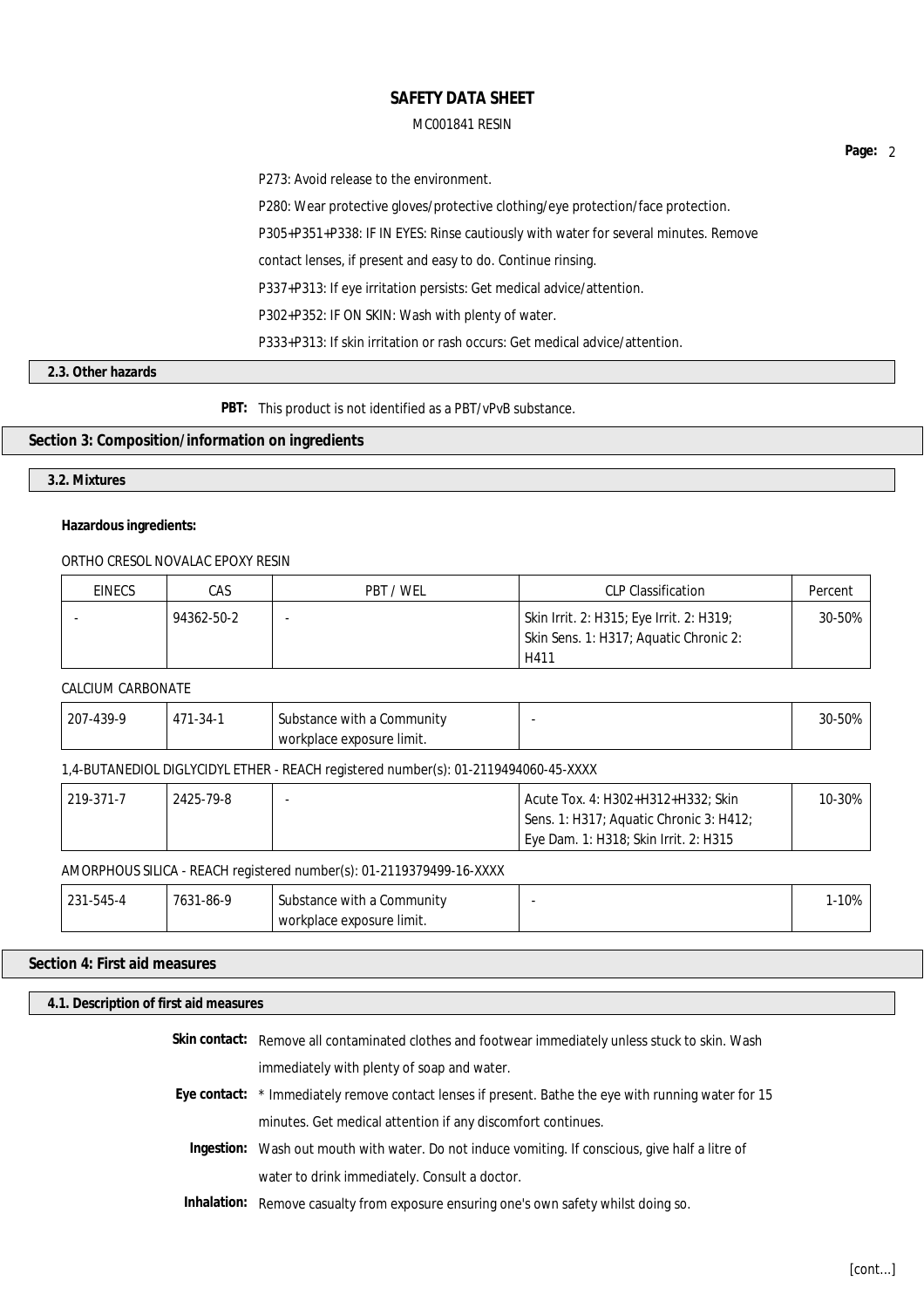# MC001841 RESIN

| 4.2. Most important symptoms and effects, both acute and delayed |                                                                                                                                                  |
|------------------------------------------------------------------|--------------------------------------------------------------------------------------------------------------------------------------------------|
|                                                                  | Skin contact: There may be irritation and redness at the site of contact. May cause sensitisation in                                             |
|                                                                  | susceptible individuals.                                                                                                                         |
|                                                                  | Eye contact: There may be pain and redness. The eyes may water profusely. There may be severe                                                    |
|                                                                  | pain. The vision may become blurred. May cause permanent damage.                                                                                 |
|                                                                  | Ingestion: There may be soreness and redness of the mouth and throat. Nausea and stomach pain                                                    |
|                                                                  | may occur.                                                                                                                                       |
|                                                                  | Inhalation: There may be irritation of the throat with a feeling of tightness in the chest.                                                      |
|                                                                  | Delayed / immediate effects: Immediate effects can be expected after short-term exposure.                                                        |
|                                                                  | 4.3. Indication of any immediate medical attention and special treatment needed                                                                  |
|                                                                  | Immediate / special treatment: Eye bathing equipment should be available on the premises.                                                        |
| Section 5: Fire-fighting measures                                |                                                                                                                                                  |
| 5.1. Extinguishing media                                         |                                                                                                                                                  |
|                                                                  | Extinguishing media: Suitable extinguishing media for the surrounding fire should be used. Use water spray                                       |
|                                                                  | to cool containers.                                                                                                                              |
| 5.2. Special hazards arising from the substance or mixture       |                                                                                                                                                  |
|                                                                  | Exposure hazards: In combustion emits toxic fumes.                                                                                               |
| 5.3. Advice for fire-fighters                                    |                                                                                                                                                  |
|                                                                  | Advice for fire-fighters: Wear self-contained breathing apparatus. Wear protective clothing to prevent contact                                   |
|                                                                  | with skin and eyes.                                                                                                                              |
| Section 6: Accidental release measures                           |                                                                                                                                                  |
|                                                                  | 6.1. Personal precautions, protective equipment and emergency procedures                                                                         |
|                                                                  | Personal precautions: Mark out the contaminated area with signs and prevent access to unauthorised                                               |
|                                                                  | personnel. Do not attempt to take action without suitable protective clothing - see                                                              |
|                                                                  | section 8 of SDS.                                                                                                                                |
| 6.2. Environmental precautions                                   |                                                                                                                                                  |
|                                                                  | Environmental precautions: Do not discharge into drains or rivers. Contain the spillage using bunding.                                           |
|                                                                  |                                                                                                                                                  |
| 6.3. Methods and material for containment and cleaning up        |                                                                                                                                                  |
|                                                                  |                                                                                                                                                  |
|                                                                  | Clean-up procedures: Absorb into dry earth or sand. Transfer to a closable, labelled salvage container for<br>disposal by an appropriate method. |
| 6.4. Reference to other sections                                 |                                                                                                                                                  |
| Reference to other sections: Refer to section 8 of SDS.          |                                                                                                                                                  |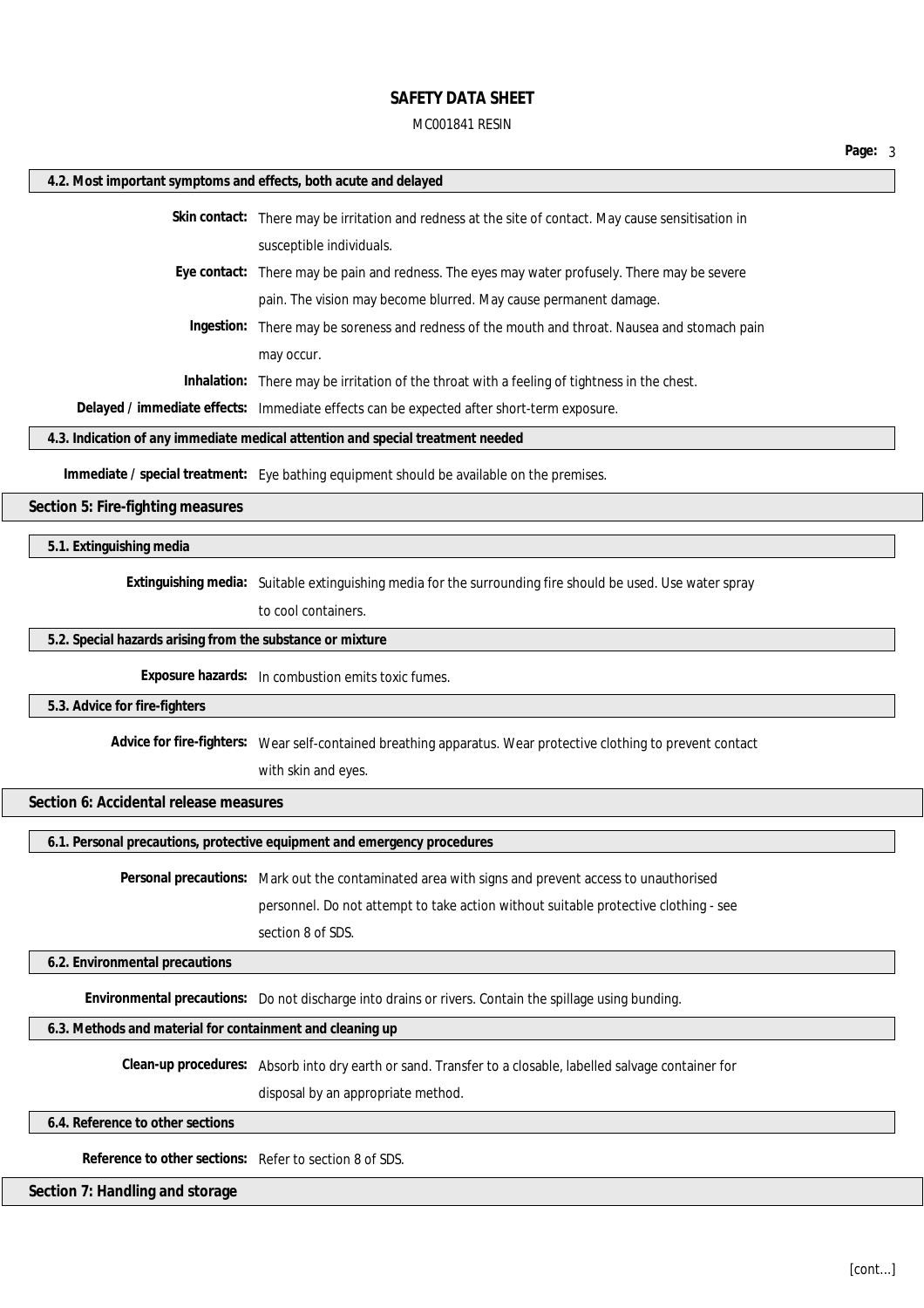#### **Page:** 4

#### **7.1. Precautions for safe handling**

**Handling requirements:** Avoid direct contact with the substance. Ensure there is sufficient ventilation of the area.

Avoid the formation or spread of mists in the air.

#### **7.2. Conditions for safe storage, including any incompatibilities**

**Storage conditions:** Store in a cool, well ventilated area. Keep container tightly closed.

**Suitable packaging:** Must only be kept in original packaging.

**7.3. Specific end use(s)**

**Specific end use(s):** PC1: Adhesives, sealants.

# **Section 8: Exposure controls/personal protection**

**8.1. Control parameters**

# **Hazardous ingredients:**

# **CALCIUM CARBONATE**

| Workplace exposure limits: | Respirable dust   |              |                    |              |  |  |
|----------------------------|-------------------|--------------|--------------------|--------------|--|--|
| State                      | 8 hour TWA        | 15 min. STEL | 8 hour TWA         | 15 min. STEL |  |  |
| UK                         | $10 \text{ mg/m}$ |              | $4 \text{ mg/m}$   |              |  |  |
| AMORPHOUS SILICA           |                   |              |                    |              |  |  |
| UK                         | $6$ mg/m $3$      |              | $2.4 \text{ mg/m}$ |              |  |  |

# **DNEL/PNEC Values**

#### **Hazardous ingredients:**

#### **CALCIUM CARBONATE**

| Type        | Exposure                 | Value             | Population | Effect   |
|-------------|--------------------------|-------------------|------------|----------|
| <b>DNEL</b> | <b>Inhalation</b>        | $10 \text{ mg/m}$ | Workers    | Systemic |
| <b>PNEC</b> | Microorganisms in sewage | 100 mg/L          |            |          |
|             | treatment                |                   |            |          |

#### **1,4-BUTANEDIOL DIGLYCIDYL ETHER**

| <b>Type</b> | Exposure                 | Value                | Population     | Effect   |
|-------------|--------------------------|----------------------|----------------|----------|
| <b>DNEL</b> | Inhalation               | $4.7 \text{ mg/m}$ 3 | Workers        | Systemic |
| <b>DNEL</b> | Dermal                   | 6.66 mg/kg           | Workers        | Systemic |
| PNEC        | Fresh water              | 24 ug/L              | $\blacksquare$ |          |
| PNEC        | Marine water             | $2.4$ ug/L           | $\blacksquare$ |          |
| <b>PNEC</b> | Microorganisms in sewage | 100 mg/L             |                |          |
|             | treatment                |                      |                |          |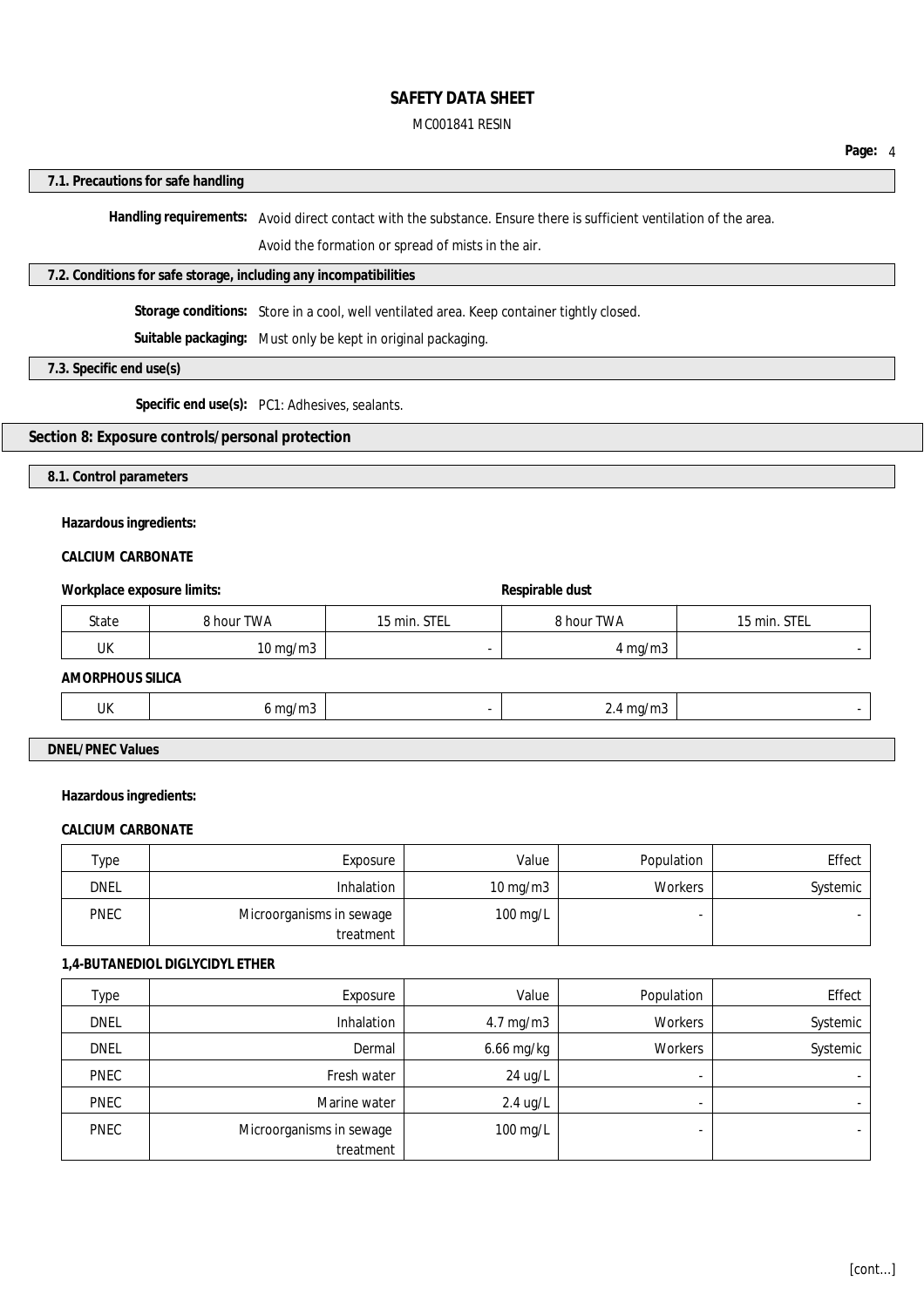**Page:** 5

|   | 84 ug/kg            | Fresh water sediments | <b>PNEC</b> |
|---|---------------------|-----------------------|-------------|
| - | 8.4 ug/kg           | Marine sediments      | <b>PNEC</b> |
|   | $2.7 \text{ ug/kg}$ | Soil (agricultural)   | <b>PNEC</b> |
|   | 28 ug/kg            | Food chain            | <b>PNEC</b> |

#### **8.2. Exposure controls**

**Engineering measures:** Ensure there is sufficient ventilation of the area.

**Respiratory protection:** Self-contained breathing apparatus must be available in case of emergency.

**Hand protection:** Protective gloves.

**Eye protection:** Tightly fitting safety goggles. Ensure eye bath is to hand.

**Skin protection:** Protective clothing.

**Section 9: Physical and chemical properties**

**9.1. Information on basic physical and chemical properties**

**State:** Liquid

**Colour:** Various

**9.2. Other information**

**Other information:** No data available.

#### **Section 10: Stability and reactivity**

**10.1. Reactivity**

**Reactivity:** Stable under recommended transport or storage conditions.

**10.2. Chemical stability**

**Chemical stability:** Stable under normal conditions.

**10.3. Possibility of hazardous reactions**

**Hazardous reactions:** Hazardous reactions will not occur under normal transport or storage conditions.

**10.4. Conditions to avoid**

**Conditions to avoid:** Heat.

**10.5. Incompatible materials**

**Materials to avoid:** Strong oxidising agents. Strong acids. Amines. Alcohols.

**10.6. Hazardous decomposition products**

**Haz. decomp. products:** In combustion emits toxic fumes.

**Section 11: Toxicological information**

**11.1. Information on toxicological effects**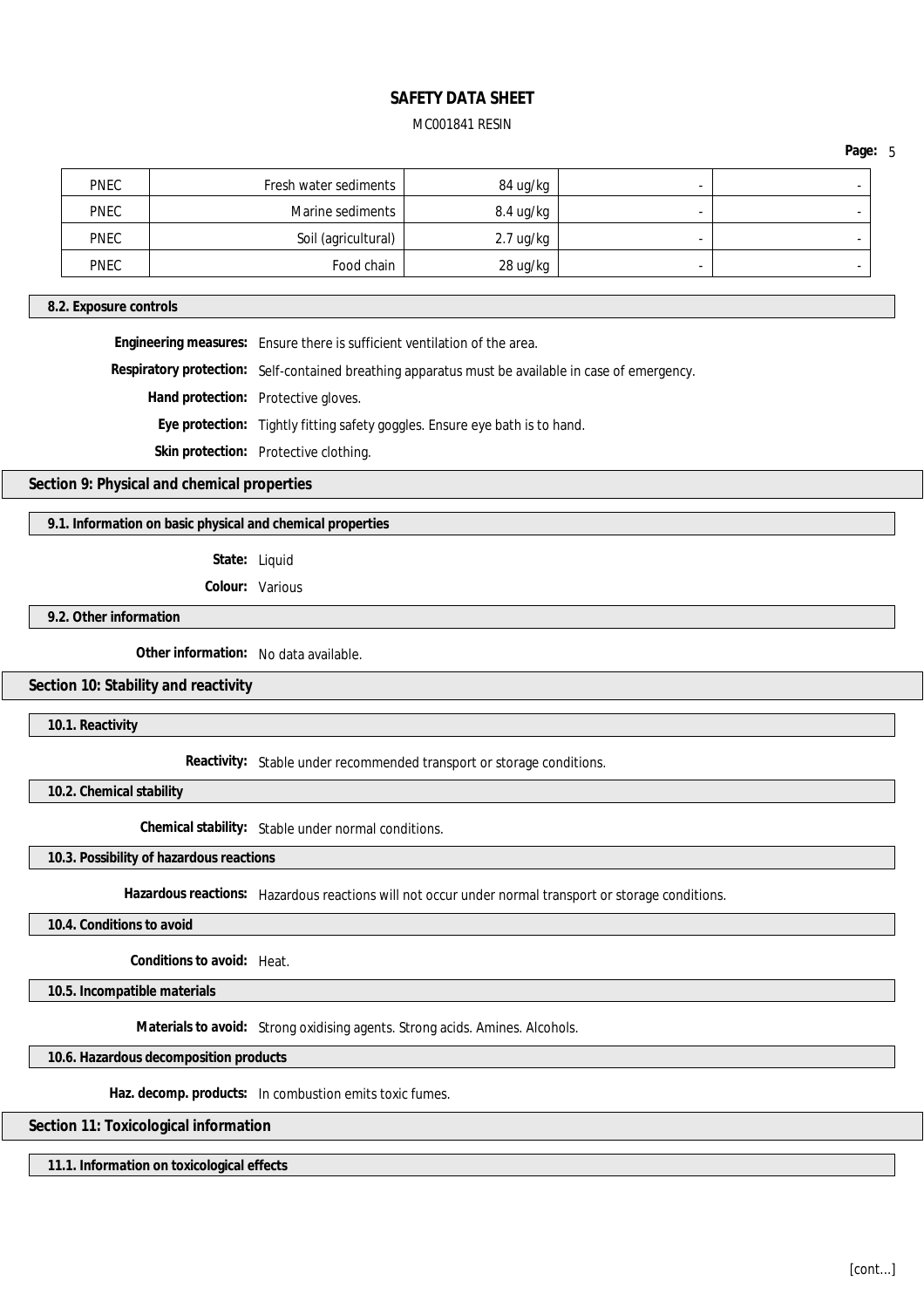# **Hazardous ingredients:**

## **CALCIUM CARBONATE**

| <b>DERMAL</b>    | <b>RAT</b> | LD50           | >2000            | mg/kg |
|------------------|------------|----------------|------------------|-------|
| <b>DUST/MIST</b> | <b>RAT</b> | <b>4H LC50</b> | $\sqrt{2}$<br>>3 | mq/1  |
| <b>ORAL</b>      | <b>RAT</b> | LD50           | >2000            | mg/kg |

## **1,4-BUTANEDIOL DIGLYCIDYL ETHER**

| <b>DERMAL</b>  | <b>RAT</b> | LD50           | >2150 | mg/kg |
|----------------|------------|----------------|-------|-------|
| ORAL           | <b>RAT</b> | LD50           | 1118  | mg/kg |
| <b>VAPOURS</b> | <b>RAT</b> | <b>4H LC50</b> | >11.3 | mq/l  |

## **AMORPHOUS SILICA**

| DERMAL      | <b>RBT</b> | LD50    | >5000 | mg/kg |
|-------------|------------|---------|-------|-------|
| DUST/MIST   | <b>RAT</b> | 4H LC50 | >2.08 | mq/l  |
| <b>ORAL</b> | <b>RAT</b> | LD50    | >3300 | mg/kg |

#### **Relevant hazards for product:**

| Hazard                         | Route      | <b>Basis</b>          |
|--------------------------------|------------|-----------------------|
| Skin corrosion/irritation      | <b>DRM</b> | Hazardous: calculated |
| Serious eye damage/irritation  | OPT        | Hazardous: calculated |
| Respiratory/skin sensitisation | <b>DRM</b> | Hazardous: calculated |

#### **Symptoms / routes of exposure**

|                            | Skin contact: There may be irritation and redness at the site of contact. May cause sensitisation in |
|----------------------------|------------------------------------------------------------------------------------------------------|
|                            | susceptible individuals.                                                                             |
|                            | Eye contact: There may be pain and redness. The eyes may water profusely. There may be severe        |
|                            | pain. The vision may become blurred. May cause permanent damage.                                     |
|                            | Ingestion: There may be soreness and redness of the mouth and throat. Nausea and stomach pain        |
|                            | may occur.                                                                                           |
|                            | Inhalation: There may be irritation of the throat with a feeling of tightness in the chest.          |
|                            | Delayed / immediate effects: Immediate effects can be expected after short-term exposure.            |
| 12. Feelesiaal information |                                                                                                      |

**Section 12: Ecological information**

**12.1. Toxicity**

**Hazardous ingredients:**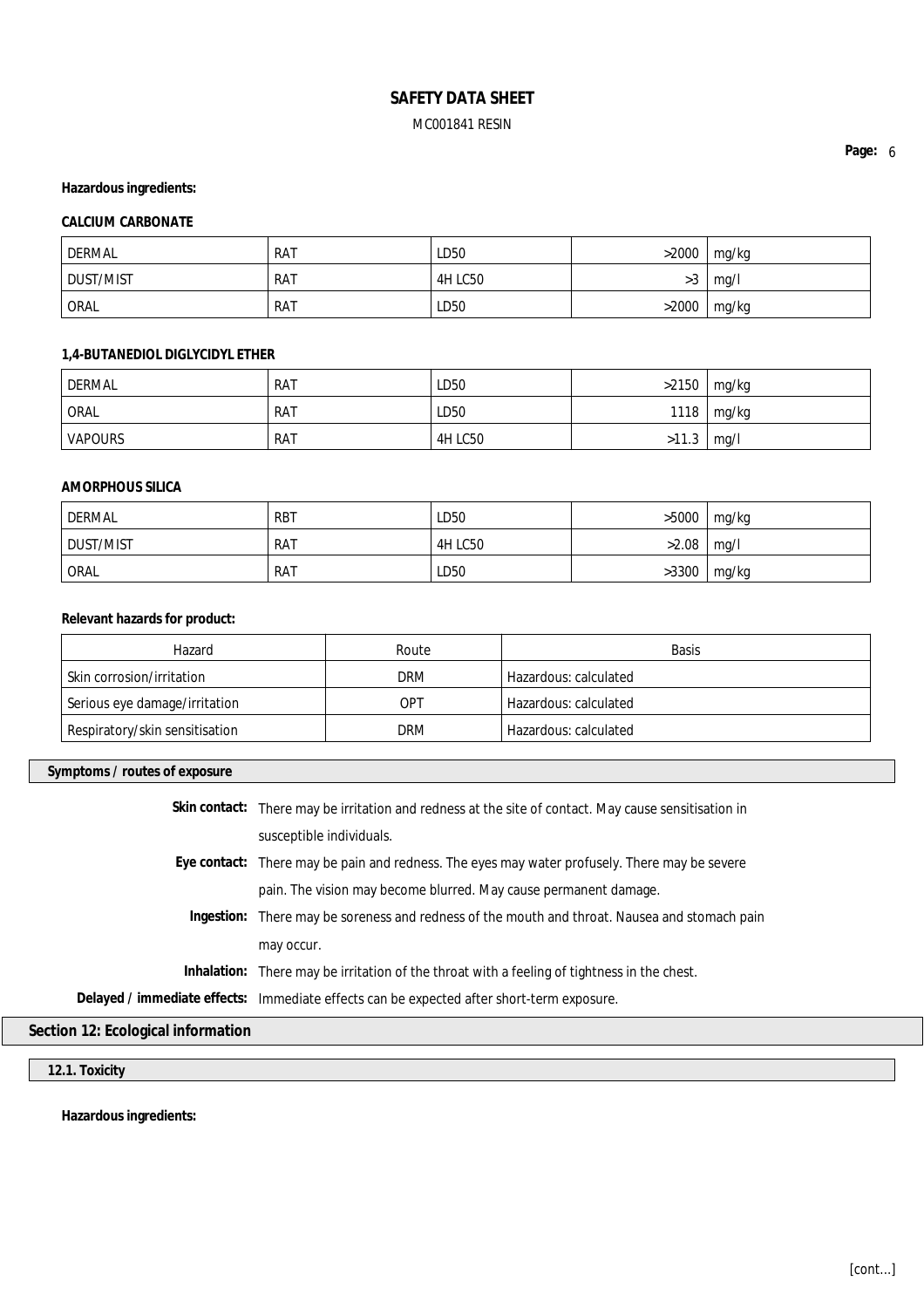#### **CALCIUM CARBONATE**

| Daphnia magna                              | 48H EC50  | >100 | ma/l |
|--------------------------------------------|-----------|------|------|
| <b>RAINBOW TROUT (Oncorhynchus mykiss)</b> | 96H LC50  | >100 | mq/l |
| l Scenedesmus Subspicatus                  | 72H ErC50 | >14  | mg/l |

#### **1,4-BUTANEDIOL DIGLYCIDYL ETHER**

| Scenedesmus Subspicatus | $-0.00$<br>72H E<br>ы<br>טשטו | 110 | mq/ |
|-------------------------|-------------------------------|-----|-----|
| <b>7EBRAFISH</b>        | LC50                          | 24  | ma/ |
| l (Brachvdanio rerio).  | 96H                           |     |     |

#### **12.2. Persistence and degradability**

**Persistence and degradability:** Not readily biodegradable.

**12.3. Bioaccumulative potential**

**Bioaccumulative potential:** No bioaccumulation potential.

**12.4. Mobility in soil**

**Mobility:** Readily absorbed into soil.

#### **12.5. Results of PBT and vPvB assessment**

**PBT identification:** This product is not identified as a PBT/vPvB substance.

#### **12.6. Other adverse effects**

**Other adverse effects:** Toxic to aquatic organisms.

**Section 13: Disposal considerations**

**13.1. Waste treatment methods**

|                               | Disposal operations: Transfer to a suitable container and arrange for collection by specialised disposal |
|-------------------------------|----------------------------------------------------------------------------------------------------------|
|                               | company.                                                                                                 |
| Waste code number: $08,04,09$ |                                                                                                          |
|                               | Disposal of packaging: Arrange for collection by specialised disposal company.                           |
|                               | NB: The user's attention is drawn to the possible existence of regional or national                      |
|                               | regulations regarding disposal.                                                                          |

## **Section 14: Transport information**

**14.1. UN number**

**UN number:** UN3082

#### **14.2. UN proper shipping name**

**Shipping name:** ENVIRONMENTALLY HAZARDOUS SUBSTANCE, LIQUID, N.O.S.

(ORTHO CRESOL NOVALAC EPOXY RESIN;1,4-BUTANEDIOL DIGLYCIDYL ETHER;)